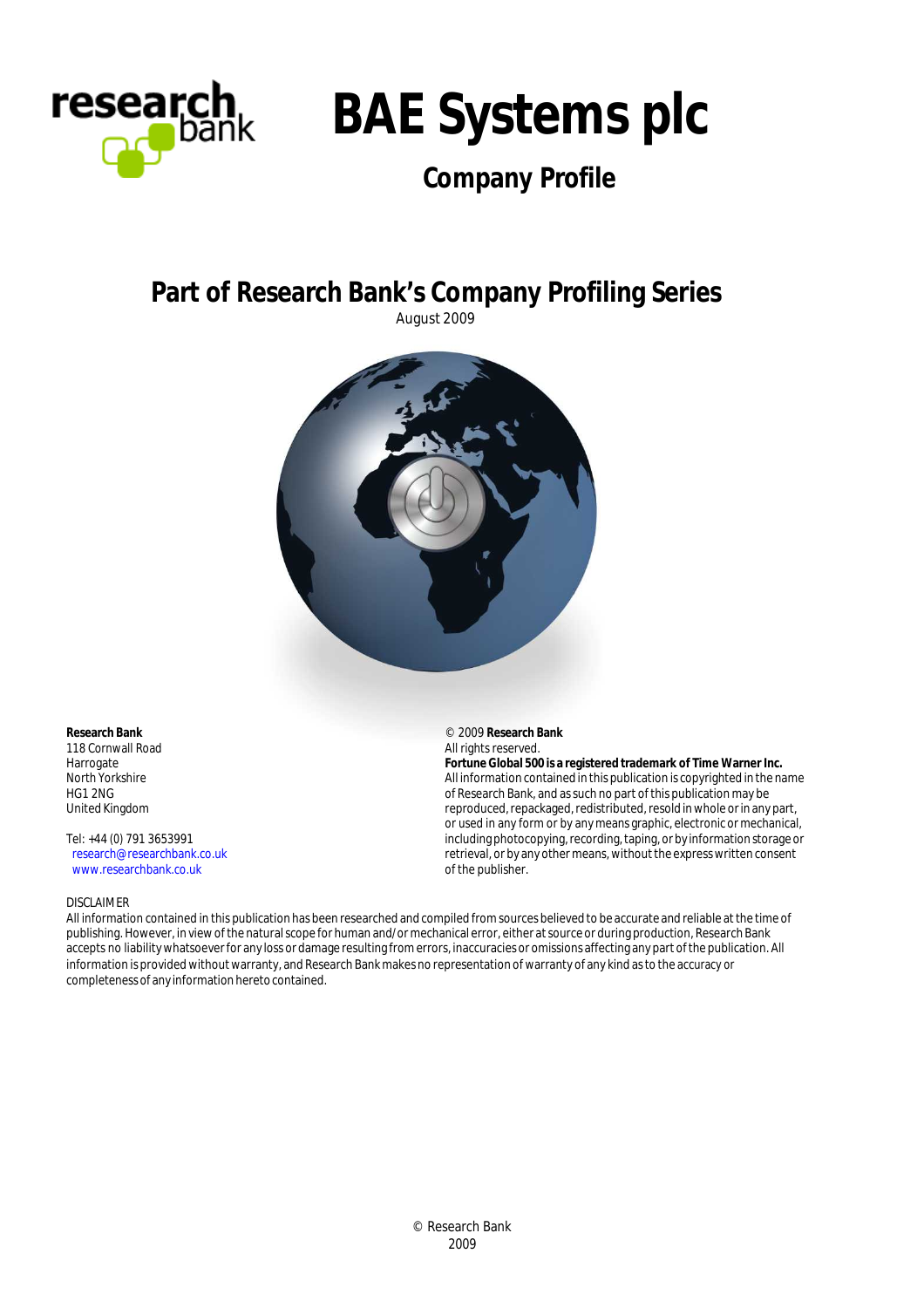# **BAE Systems plc**

| <b>BAE Systems plc</b>                                 |            | Fortune Global 500 Ranking & Revenues (millions) |  |  |  |
|--------------------------------------------------------|------------|--------------------------------------------------|--|--|--|
| <b>Warwick House</b>                                   |            |                                                  |  |  |  |
| PO Box 87                                              | 2005       | 359                                              |  |  |  |
| Farnborough Aerospace Centre                           |            | \$16,664.9                                       |  |  |  |
| Farnborough GU14 6YU                                   |            | 320                                              |  |  |  |
| United Kingdom                                         | 2006       | \$20,228.3                                       |  |  |  |
| Tel: +44 1252 373232                                   | 2007       | 306                                              |  |  |  |
| Fax: +44 1252 383000                                   |            | \$22,691.0                                       |  |  |  |
| investors@baesystems.com<br>2008<br>www.baesystems.com |            | 281                                              |  |  |  |
|                                                        |            | \$28,628.0                                       |  |  |  |
|                                                        | 2009       | 279                                              |  |  |  |
| Ticker Symbol: OTC: BAESY                              |            | \$30,570.0                                       |  |  |  |
| Date of Establishment: 1977                            | REGION:    | Europe                                           |  |  |  |
| Number of Employees: 94,000                            | SECTOR:    | Aerospace and Defence                            |  |  |  |
|                                                        | SIC Codes: | 2892 3482 3483 3484 3489 3721 3728 3812 6519     |  |  |  |

# **ACTIVITIES**

BAE Systems plc is engaged in the development, delivery and support of advanced defence and aerospace systems in the air, on land, at sea and in space.

The company designs, manufactures and supports military aircraft, surface ships, submarines, radar, avionics, communications, electronics and guided weapon systems.

The company operates in 5 business groups:-

• Electronics, Intelligence & Support, based primarily in the US, designs, develops, produces and services systems and subsystems for a wide range of military and commercial applications. It comprises four lines of business: Electronic Solutions, Information Solutions, Platform Solutions and Support Solutions, and includes the acquired MTC business;

• Land & Armaments, based primarily in the US, is a leader in the design, development, production, through-life support and upgrade of armoured combat vehicles, tactical wheeled vehicles, naval guns, missile launchers, artillery systems and munitions;

• Programmes & Support comprises the Group's UK-based air and naval activities, the Integrated System Technologies (Insyte) business and the acquired Detica business

• International comprises the Group's businesses in Saudi Arabia and Australia, including the acquired Tenix Defence business, and its interests in the pan-European MBDA joint venture, Saab of Sweden and Air Astana; and

• HQ & Other Businesses comprises the regional aircraft asset management and support activities, head office and UK shared services activity, including research centres and property management.

#### **QUICK FACTS**

BAE Systems plc resulted from the amalgamation of British Aerospace and Marconi Electronic Systems in November 1999

The company has an order book of £46.5 bn as at 31st December 2008.

2008 sales by segment:-

- Electronics, Intelligence & Support £4,459 mn
- Land & Armaments £6,407 mn
- Programmes & Support £4,090 mn
- International £1,887 mn
- HQ & Other Businesses £235 mn

Total R&D expenditure for the Group amounted to £1,044m (2007 £1,460m), of which £211m (2007 £176m) was funded by the Group.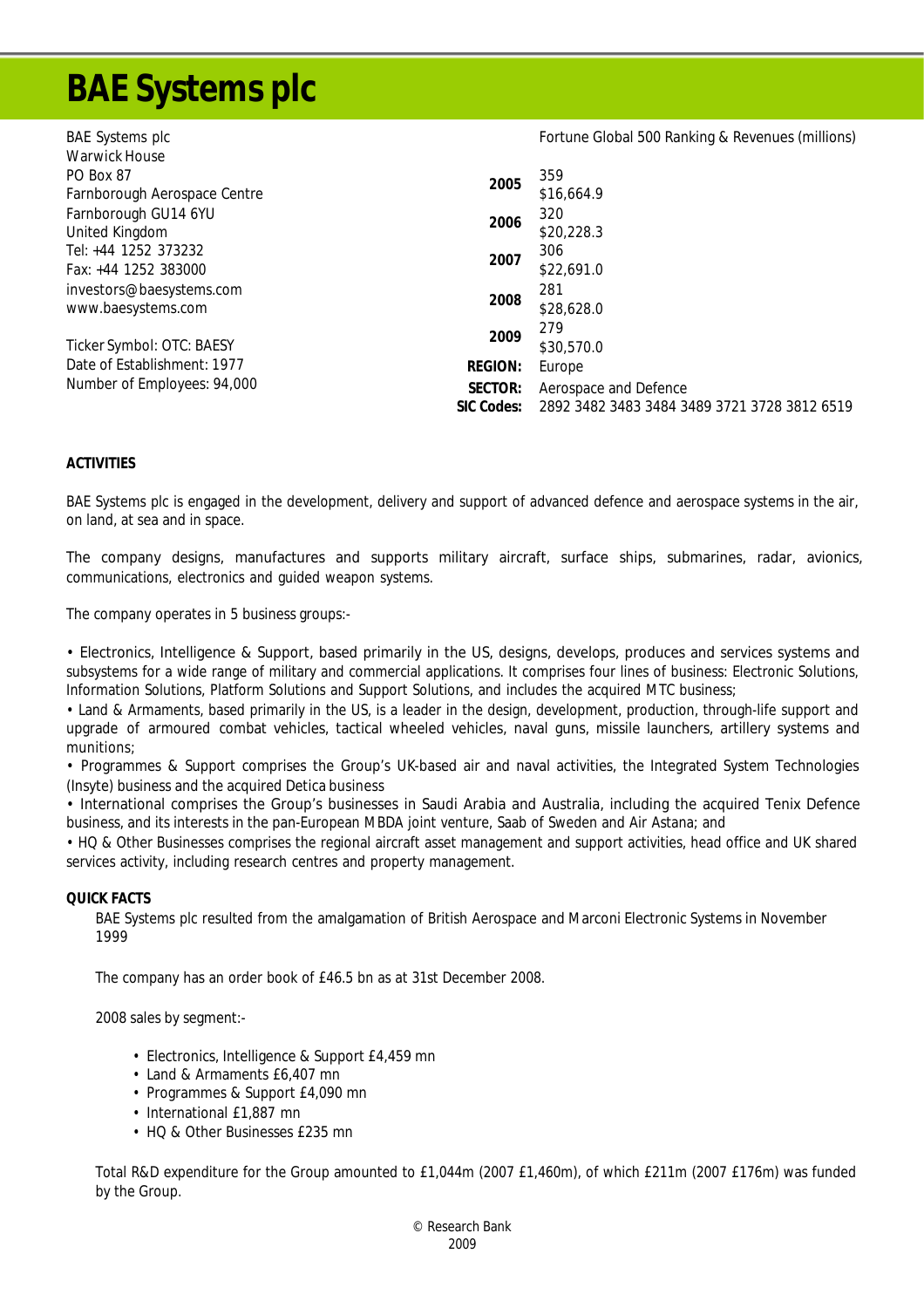# **COMPETITORS**

- Northrop Grumman Corporation
- The Boeing Company
- Lockheed Martin Corporation

**BOARD OF DIRECTORS** Dick Olver, Chairman Walt Havenstein, Chief Operating Officer BAE Systems plc, President and CEO BAE Systems Inc Ian King, Chief Executive and Chief Operating Officer UK/ROW George Rose, Group Finance Director Philip Carroll, Non-Executive Director Michael Hartnall, Non-Executive Director Andy Inglis, Non-Executive Director Sir Peter Mason, Non-Executive Director Sir Nigel Rudd, Non-Executive Director Carl Symon, Non-Executive Director Roberto Quarta, Non-Executive Director Ravi Uppal, Non-Executive Director

# **EXECUTIVES**

Walt Havenstein, Chief Operating Officer BAE Systems plc, President and CEO BAE Systems Inc Ian King, Chief Executive and Chief Operating Officer UK/ROW Philip Bramwell, Group General Counsel Andrew Davies, Group Strategy Director Alan Garwood, Group Business Development Director Walt Havenstein, President, BAE Systems Inc Alastair Imrie, Group HR Director Ian King, Chief Executive Charlotte Lambkin, Group Communications Director Guy Griffiths, Group MD, International Mike Heffron, President, Electronics, Intelligence & Support Linda Hudson, President, Land & Armaments George Rose, Group Finance Director Nigel Whitehead, Group Managing Director Programmes & Support Fiona Davies, Chief of Staff Peter Fielder, MD Performance Excellence Grenville Hodge, Audit Director Raj Rajagopal, MD Corporate Responsibility

# **BIOGRAPHIES**

# **RICHARD L. OLVER - CHAIRMAN**

On 1st July, 2004 Dick Olver was appointed Chairman of BAE Systems plc and on the same date retired from the Board of BP plc. Prior to leaving BP he was Deputy Group Chief Executive and was appointed to the number two slot on 9th January, 2003. He will continue his association with BP as Deputy Chairman of TNK-BP.

Dick is a chartered engineer with a First Class Honours degree in Civil Engineering and is also a member of the Institution of Civil Engineers. In November 2004 he was awarded an Honorary Doctorate in Science from City University, London and in July 2005 he was elected a Fellow of The Royal Academy of Engineering. Dick is a Non-Executive director of Reuters Group plc, is Chairman of the Reuters Audit Committee, a member of their Nomination Committee and the Senior Independent Director. He is also a Guardian of New Hall School.

Joining BP in 1973, following a brief period designing and building highways and bridges, his early career involved a wide range of oil, gas and refining projects in Britain, Canada, Scotland, the Middle East and Norway.

He was appointed Vice President, BP Pipelines Inc., BP North America, in 1979. In 1983 he became Divisional Manager for new technology with responsibility for offshore, Arctic and enhanced oil recovery technology development.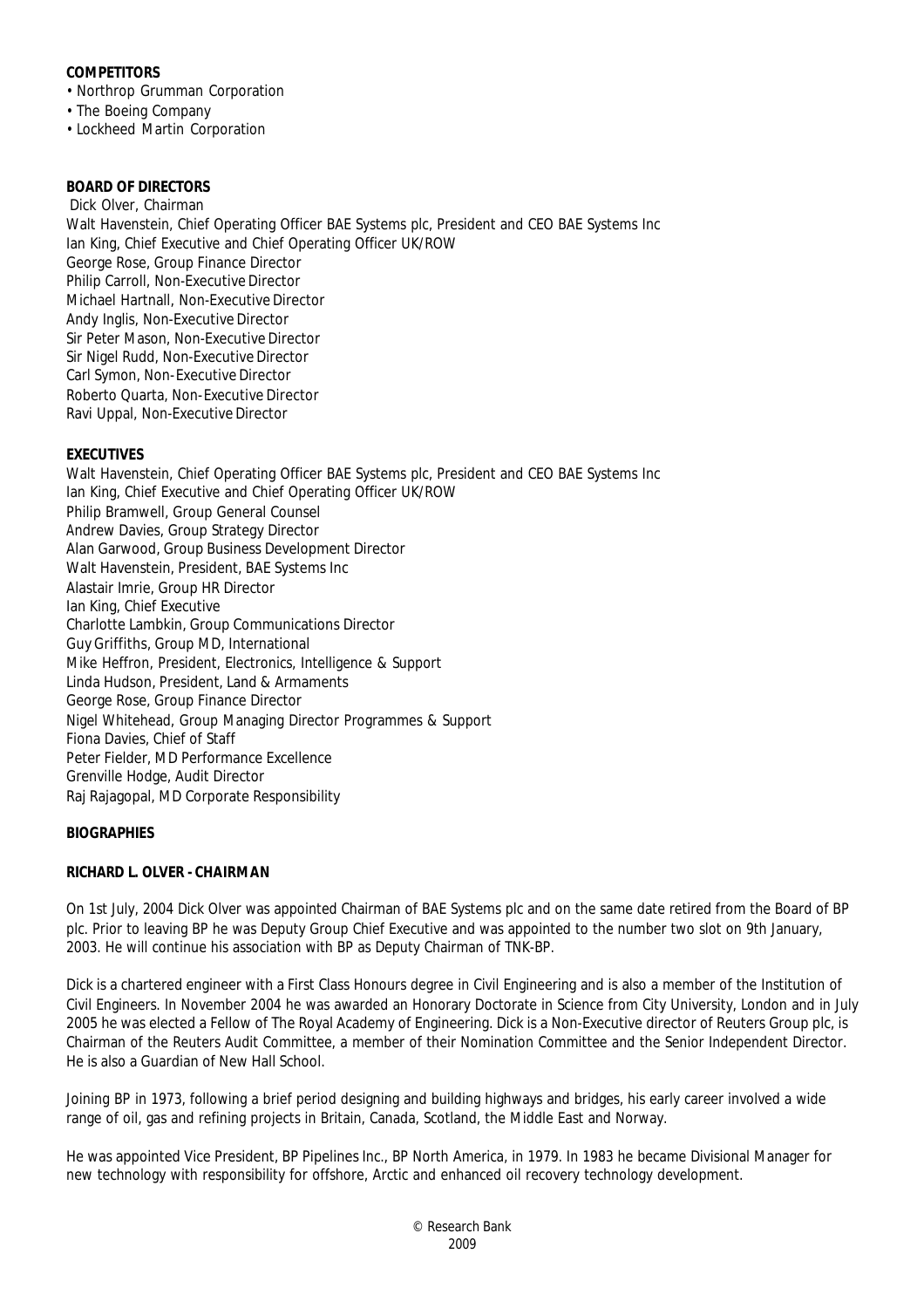In 1985 Mr Olver became Divisional Manager of Corporate Planning for British Petroleum and led the strategic team on the acquisition by BP of Standard Oil in the United States.

In 1988 he became General Manager, Gas, BP Exploration Europe, responsible for the operation, new business development and asset management, of BP and Britoil's European gas portfolio.

He was made Chief of Staff to the Chairman of BP and Head of Corporate Strategy for the BP Group in May 1990.

In April 1992 he became Chief Executive, BP Exploration, USA, where he led BP's growth in deep water exploration in the Gulf of Mexico. In 1995 he became Deputy Chief Executive of BP Exploration.

He was appointed to the Board of BP and became CEO of Exploration and Production on 1st January, 1998.

He led the Upstream E&P business of BP for 5 years taking the business from 1.5mboepd to 3.6mboepd through the merger with Amoco, the acquisition of ARCO and thereby more than doubling the size of the business making the generation of \$20bn/yr operating cash possible. The business employs 18,000 people and invests ca. \$10bn/year.

Dick Olver was born in 1947 and is married with two daughters. His interests include education, sailing, skiing, ballet and fine arts.

**WALT HAVENSTEIN - CHIEF OPERATING OFFICER BAE SYSTEMS PLC, PRESIDENT AND CEO BAE SYSTEMS INC**

Walter Havenstein is Chief Operating Officer and member of the Board of Directors for BAE Systems plc, a \$27 billion global aerospace and defense company; and President and Chief Executive Officer of BAE Systems, Inc., the Company's whollyowned U.S. subsidiary which employs some 53,000 employees in the United States, United Kingdom, Sweden, Israel and South Africa and generates annual sales in excess of \$14 billion.

Prior to Mr. Havenstein's current appointment in January 2007, he served as president of the Electronics & Integrated Solutions Operating Group within BAE Systems. Before that, he was President of BAE Systems' Information and Electronic Warfare Systems (IEWS) business unit. Mr. Havenstein previously served first as executive vice president and then as president of Sanders, a Lockheed Martin Company, and remained as president of the unit after it was sold to BAE Systems in November 2000. Before joining Sanders in February 1999, he had been vice president and general manager of the Strategic Systems Division for Raytheon at Falls Church, Virginia.

Mr. Havenstein joined Raytheon (E-Systems) in 1991 as director of business development for the Communications Manufacturing Division and later became vice president and general manager of the Surveillance and Control Division and vice president for Tactical Data Systems. He began his defense industry career at the ITT Aerospace and Communications Division in business development and program management roles.

Walt holds a bachelor's degree in aerospace engineering from the U.S. Naval Academy and a master's degree in electrical engineering from the Naval Postgraduate School. He served on active duty in the U.S. Marine Corps from 1971 to 1983, specializing in tactical communications and systems acquisition management, and completed his career in the Marine Corps Reserve in 2001. Mr. Havenstein is a member of the Marine Corps Association, Navy League, and the Armed Forces Communications and Electronics Association. He serves on the Board of Directors of the Marine Corps Scholarship Foundation and FIRST — For Inspiration and Recognition of Science and Technology; and on the Board of Advisors for the University of New Hampshire, Whittemore School of Business. He is also a member of the Defense Advisory Board for Employee Support of the Guard and Reserve (ESGR).

# **IAN KING - CHIEF EXECUTIVE AND CHIEF OPERATING OFFICER UK/ROW**

Ian King joined Marconi in 1976 as a graduate entrant and qualified as an accountant two years later. He spent the next ten years in manufacturing at the company's defence electronics manufacturing operations in Scotland and Portsmouth.

From 1986-92 Ian was Finance Director of Marconi Defence Systems, a business specialising in missiles, avionics, airborne radar and electronic warfare. There he introduced programme management and project reporting systems, which were adopted as the Marconi Electronic Systems standards.

Ian was the Finance Director of Marconi Electronic Systems from1992 to 1998, and controlled major acquisition and joint venture transactions, including Ferranti, Space, Sonar, Alenia Marconi Systems and the US acquisitions of Tracor and Hazeltine. During this period he was appointed a non-executive director of the Canadian Marconi company, a publicly quoted North American company, and director of Marconi's two Anglo/French joint ventures in Space and Sonar.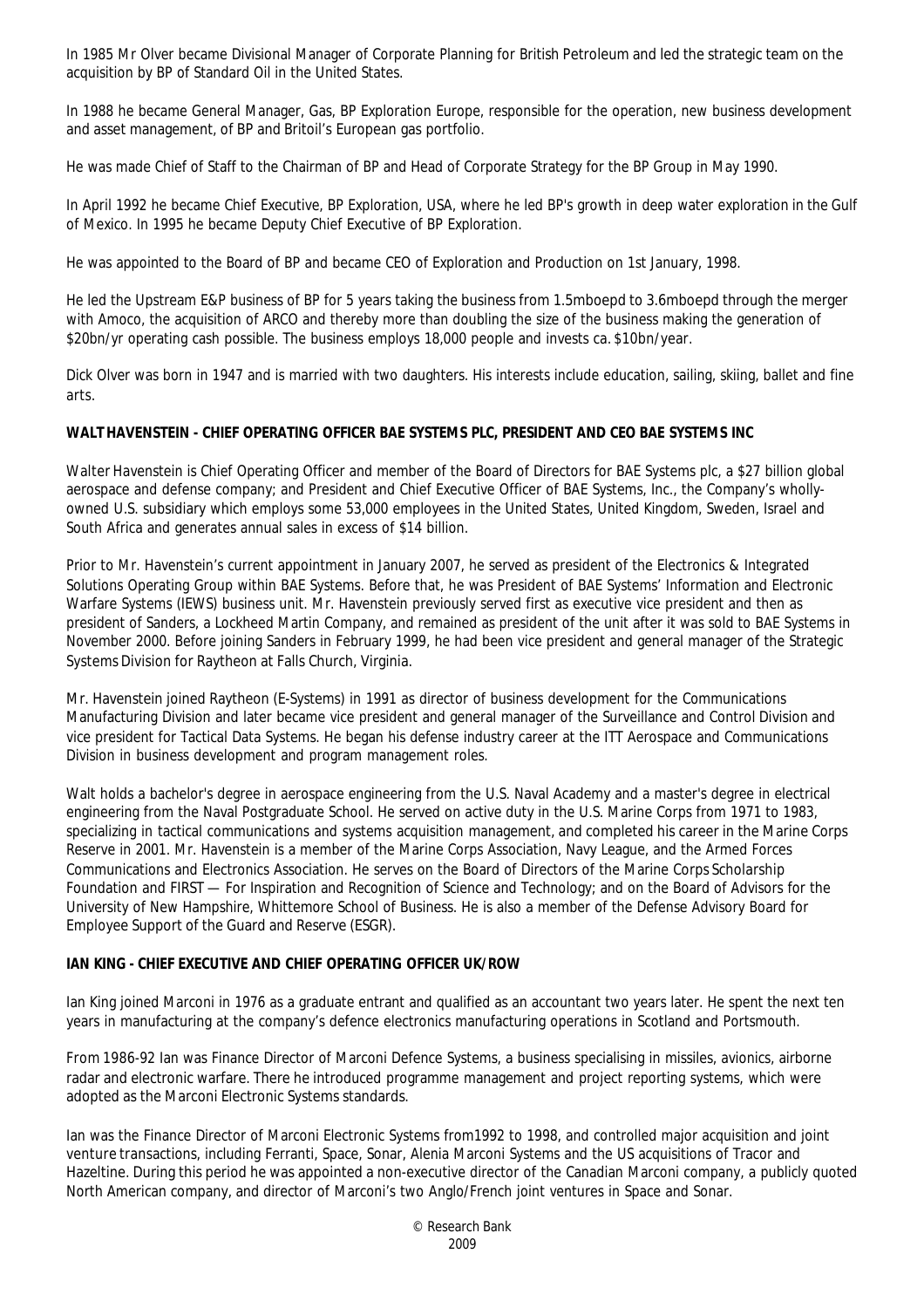Ian was the first Chief Executive of Alenia Marconi Systems, the joint venture between Marconi and Finmeccanica of Italy formed in December 1998. The main activities of this £1.2bn company were ground and naval radar, missiles systems, air traffic management, command and control, simulation and synthetic environments, engineering, software, systems design and manufacturing.

On completion of the British Aerospace / Marconi merger at the end of November 1999, Ian moved to the position of Group Strategy and Planning Director. There he reported to the Chief Executive and was responsible for development of the Group strategy, and the initial Strategic Business Plan for BAE Systems.

Ian was appointed to the post of Group Managing Director for Customer Solutions & Support (CS&S) at the start of 2001 responsible for growing a support and services business in the UK and international markets. CS&S supported customers' military capability in areas such as supply chain solutions and logistics management; spares; maintenance, repair and overhaul; upgrades; technical information services; training; facilities management; and manpower services.

In addition to leading the CS&S business, Ian was responsible for the integration of the Alvis business into a new Land Systems business following its acquisition in September 2004. This business has subsequently grown following further acquisitions and BAE Systems Land and Armaments is now a global leader in the industry.

On 1 January 2007 Ian was appointed as to the Board of Directors of BAE Systems plc and took up the position of Chief Operating Officer for the UK and Rest of World organisation, responsible for all UK and RoW businesses (excluding our US-led businesses).

The UK and Rest of the World organisation employs approximately 45.000 employees, across five operating groups including the Company's joint ventures and Home Market Operations.

Following the retirement of Mike Turner, Ian was appointed Chief Executive with effect from 1 September 2008.

Ian is a non-executive director of Rotork plc, a world leader in the field of actuators, systems and services, for motorisation and manual operation of adaptions.

Ian is 52 and is married with one son. He lives in Portsmouth and is a lifetime supporter of Portsmouth Football Club. He enjoys a variety of ball sports, particularly golf, football and cricket.

# **GEORGE ROSE - GROUP FINANCIAL DIRECTOR**

George Rose was appointed to the Board as Finance Director in 1998 having previously been Director of Finance and Treasury. Prior to joining the Company he had held a number of finance positions in the motor industry with Ford, Leyland Vehicles, DAF NV in the Netherlands and Rover Group.

He is a non-executive director of Saab AB and National Grid Transco and a former non-executive director of Orange plc. He is a member of the Financial Reporting Review Panel and Fellow of the Institute of Management Accountants.

# **ALAN GARWOOD - GROUP BUSINESS DEVELOPMENT DIRECTOR**

Born in 1955, Alan joined British Aerospace in 1977 working within the Guided Missile Company, commencing his career in Export Contracts in the Middle East and subsequently in various posts in Project Management, Procurement, Strategy and Marketing.

In April 1996, Alan moved to BAe Headquarters and was appointed Managing Director, Europe and North America, in the newly created International Marketing and Sales Organisation, responsible for all British Aerospace Aircraft, Missiles and Ordnance interests in the region.

In October 1998, Alan returned to the Missiles sector joining Matra BAe Dynamics as Deputy Chief Executive where he led the team to win the BVRAAM competition with Meteor.

With the formation of MBDA Missile Systems on 01 January 2002, Alan was appointed Chief Operating Officer.

In September 2002, Alan was seconded from BAE Systems to the UK Ministry of Defence as Head of Defence Export Services, where he advised the Secretary of State and other Ministers on Defence Exports. In this capacity he led a team of 600 Civil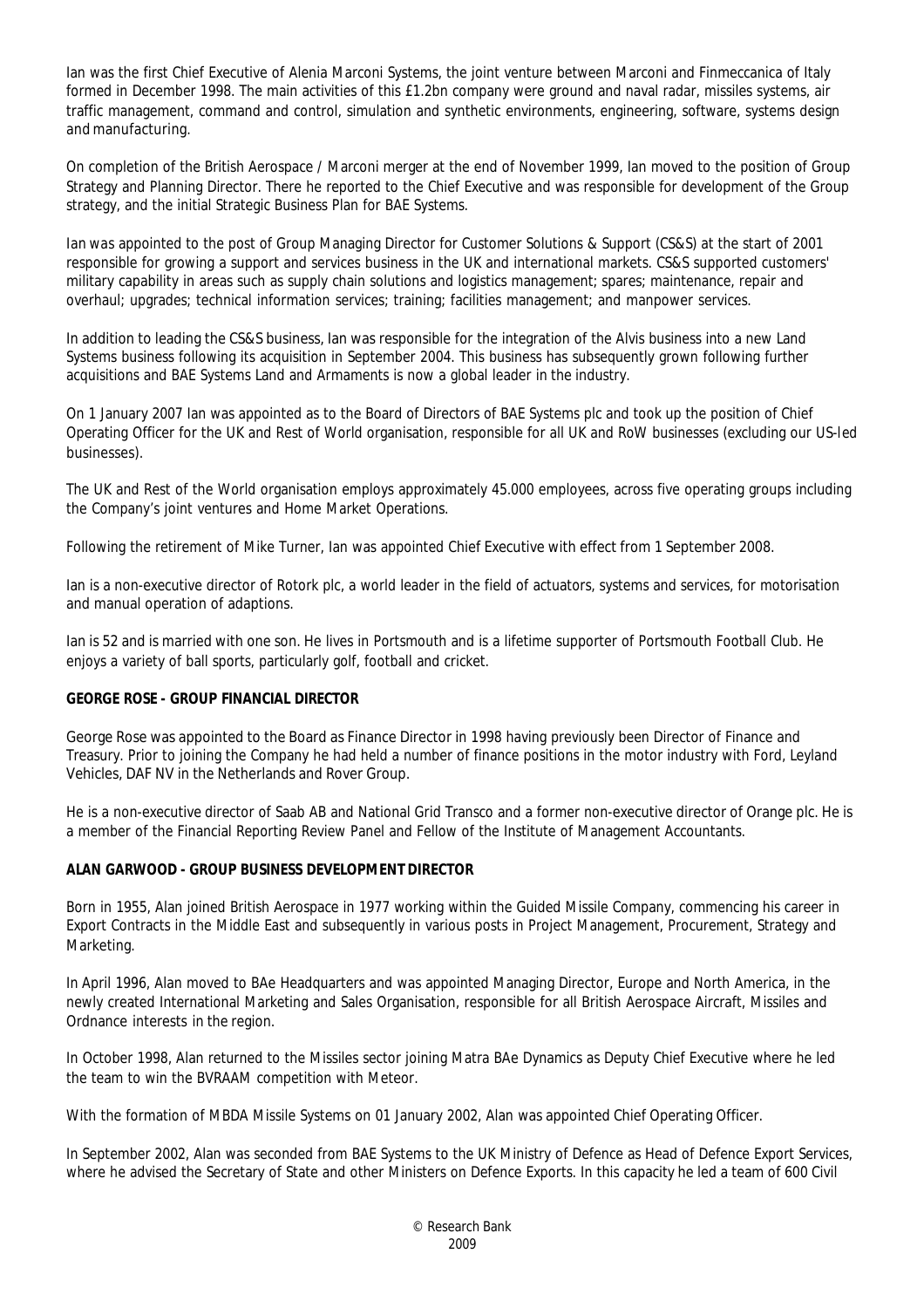Servants and Military who form the Defence Export Services Organisation. Key campaigns included winning the US Presidential Helicopter Programme, Typhoon for Saudi Arabia and a number of naval ship contracts.

In 2008 Alan took up his current role as Group Business Development Director, promoting company products on a global basis. He is responsible to the Chief Executive for delivering an annual order intake in excess of £15bn, adding to the current order book which exceeds £38bn. He is also a member of the Group Executive Committee, which runs the Operations worldwide.

Alan has an MBA from Cranfield, and in 2003 was made an Honorary Doctor of Science - again at Cranfield. He is also a visiting Professor at the Royal Military College Shrivenham. Alan is a Fellow of the Royal Aeronautical Society.

Alan was awarded a CBE in the Queen's New Year Honours in December 2007.

Outside of work his interests include Tottenham Hotspur Football Club, Music and Mini Coopers.

Alan has two daughters.

#### **SELECTED FINANCIAL DATA**

|                           | 31/12/01<br>£'000 | 31/12/02<br>£'000 | 31/12/03<br>£'000 | 31/12/04<br>£'000 | 31/12/05<br>£'000 | 31/12/06<br>£'000 | 31/12/07<br>£'000 | 31/12/08<br>£'000 |
|---------------------------|-------------------|-------------------|-------------------|-------------------|-------------------|-------------------|-------------------|-------------------|
| Sales turnover            | 13,138,000        | 12,145,000        | 12,572,000        | 13,222,000        | 15,411,000        | 13,765,000        | 15,710,000        | 18,543,000        |
| Profit (loss) before tax  | 70,000            | (616,000)         | 233,000           | 730,000           | 591,000           | 894,000           | 1,273,000         | 2,408,000         |
| Profit (loss) after tax   | (128,000)         | (686,000)         | 6.000             | 3,000             | 555,000           | 1,639,000         | 922,000           | 1,768,000         |
| Shareholders' equity      | 6.625.000         | 5,665,000         | 5,591,000         | 2.655.000         | 2,788,000         | 4.134.000         | 6,002,000         | 7,234,000         |
| Earnings (loss) per share | (5.1p)            | (23.2p)           | (0.5p)            | (0.6p)            | 17.4p             | 50.7 <sub>p</sub> | 26.6p             | 49.6p             |
| Dividends per share       | 9.0 <sub>p</sub>  | 9.2 <sub>p</sub>  | 9.2 <sub>p</sub>  | 9.5p              | 10.3p             | 11.3p             | 12.8p             | 14.5p             |

#### **LOCATIONS**

BRISTOL

Airbus UK New Filton House Filton Bristol BS99 7AR United Kingdom Tel: +44 117 969 3831

BAE SYSTEMS Advanced Technology Centre PO Box 5 Filton Bristol BS34 7QW United Kingdom Tel: +44 117 302 8000 Fax: +44 117 302 8007

BAE SYSTEMS C4ISR Building 20X PO Box 5 Filton Bristol BS34 7QW United Kingdom Tel: +44 117 918 8000 Fax: +44 117 918 8452

BAE SYSTEMS Customer Solutions & Support Land & Sea BAE SYSTEMS Customer Solutions & Support Operational Services,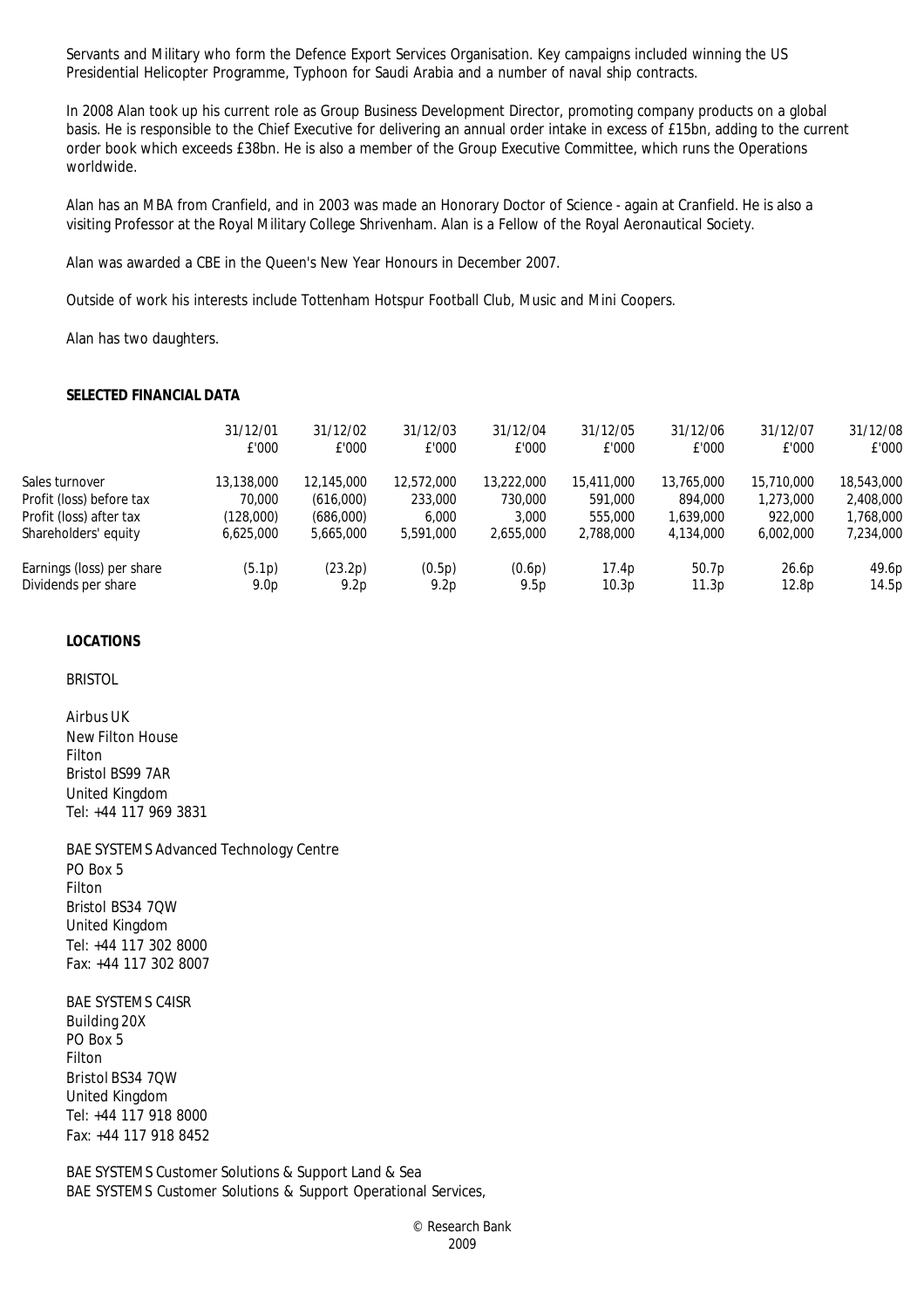PO Box 5 Filton Bristol BS34 7QW United Kingdom Tel: +44 117 918 8000 Fax: +44 117 918 8062

BAE SYSTEMS Future Carrier BAE SYSTEMS Future Carrier Team Building 20X Golf Course Lane Filton Bristol BS34 7QW United Kingdom Tel: +44 117 918 8284 Fax: +44 117 918 8008

BAE SYSTEMS Operational Training Building 20-A1 Southmead Road Filton Bristol BS34 7RP United Kingdom Tel: +44 117 936 4438 Fax: +44 117 936 4462

BAE SYSTEMS Prime Contract Office, Type 45 Destroyer Building 20X Golf Course Lane Filton Bristol BS34 7QW United Kingdom Tel: +44 117 918 8604 Fax: +44 117 918 8388 type45info@baesystems.com

Customer Solutions & Support Training Solutions Building 20A-1 Southmead Road Filton Bristol BS34 7RP United Kingdom Tel: +44 117 936 4438 Fax: +44 117 936 4462

# EXOSTAR

New Filton House PO Box 5 Filton Bristol BS34 7QW United Kingdom Tel: +44 117 918 8896 Fax: +44 117 918 8897

# MBDA

PO Box 5 Filton Bristol BS34 7QW United Kingdom Tel: +44 117 969 3866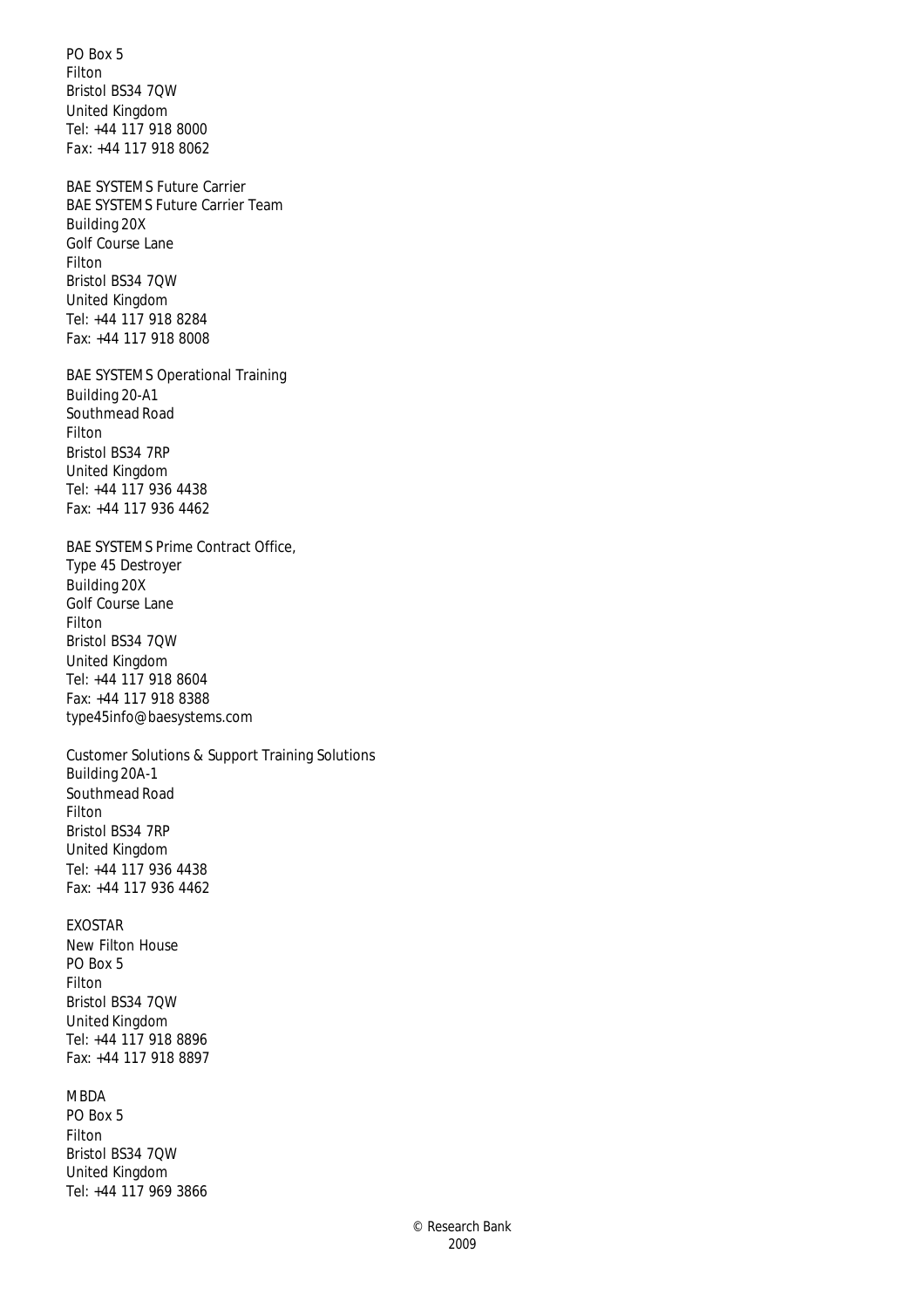RO Defence Head Office Building 20A-1 Southmead Road Filton Bristol BS34 7RP United Kingdom Tel: +44 117 317 3700 Fax: +44 117 317 3710

# BUCKINGHAMSHIRE

BAE SYSTEMS Avionics Foxhunter Drive Linford Wood Milton Keynes Buckinghamshire MK14 6LA United Kingdom Tel: +44 1908 220044 Fax: +44 1908 317137

BAE SYSTEMS Property Unit Westcott Venture Park Westcott Aylesbury Buckinghamshire HP18 0NP United Kingdom Tel: +44 1296 652124 Fax: +44 1296 652121 bapu.enquiries@baesystems.com

# **CHESHIRE**

BAE SYSTEMS Air Systems Woodford Aerodrome Chester Road Woodford Cheshire SK7 1QR United Kingdom Tel: +44 161 439 5050 Fax: +44 161 955 3008

BAE SYSTEMS Customer Solutions & Support Operational Services Woodford Aerodrome Chester Road Woodford Cheshire SK7 1QR United Kingdom Tel +44 161 439 5050 Fax +44 161 955 3008

BAE SYSTEMS Customer Solutions & Support Military Air Solutions & Support Avro House Woodford Aerodrome Chester Road Woodford Cheshire FK7 1QR United Kingdom Tel +44 161 439 5050 Fax +44 161 955 3008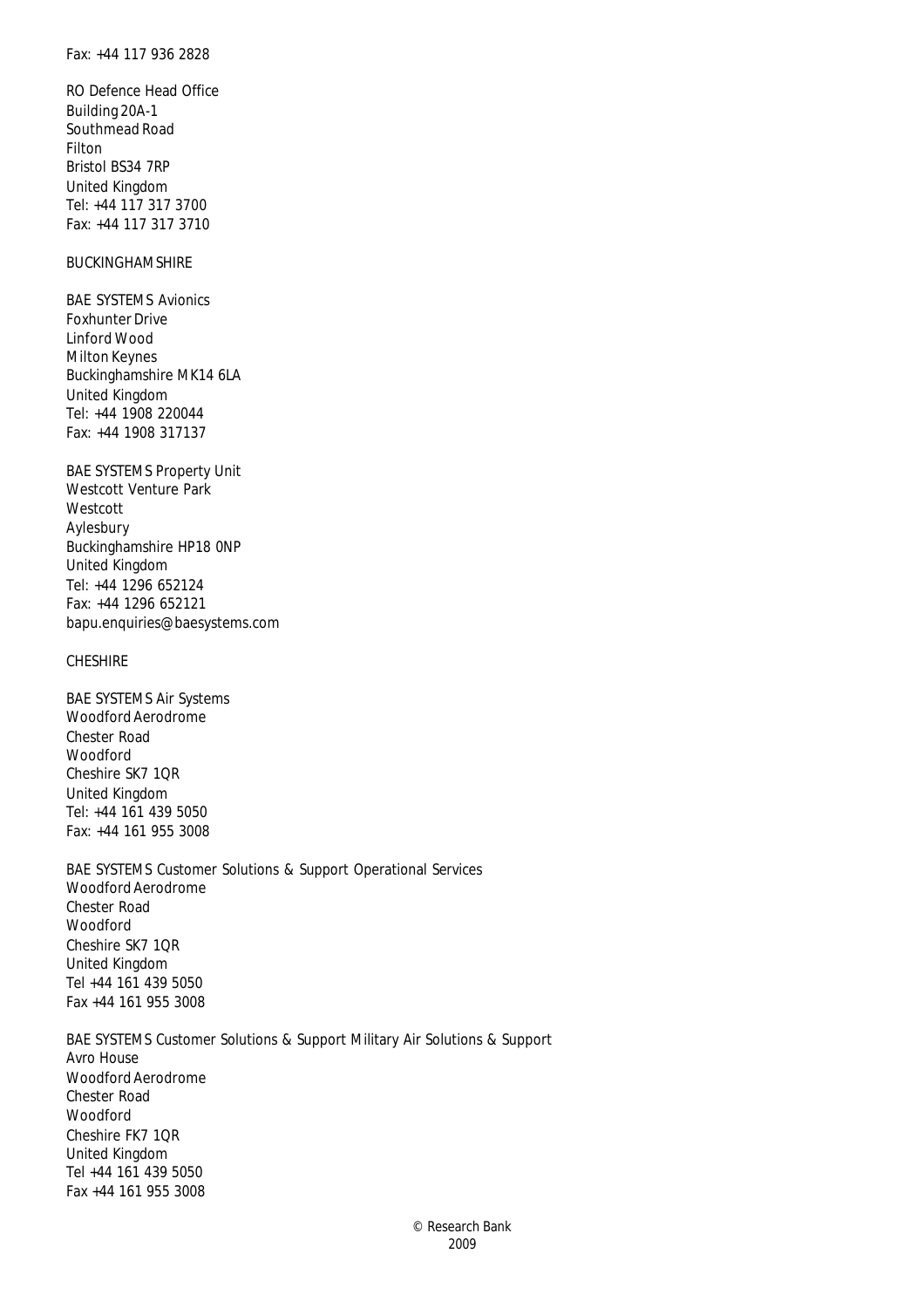BAE SYSTEMS Regional Aircraft Customer Training and Engineering, Woodford Aerodrome Chester Road Woodford Cheshire SK7 1QR United Kingdom Tel +44 161 439 5050 Fax +44 161 955 3008

RG Ammunition Radway Green Nr Crewe Cheshire CW2 5PJ United Kingdom Tel: +44 1270 882261 Fax: +44 1270 886666

# CHESTER

Airbus UK Chester Road **Broughton** Chester CH4 0DR United Kingdom Tel: +44 1244 520444

# COUNTY DURHAM

BAE SYSTEMS RO Defence Birtley Co Durham DH3 1QY United Kingdom Tel: +44 191 410 2241 Fax: +44 191 410 8802

# CUMBRIA

BAE SYSTEMS Astute 2nd Floor Main Shipyard Offices Barrow-in-Furness Cumbria LA14 1AF United Kingdom Tel: +44 1229 823366 Fax: +44 1229 873772

BAE SYSTEMS Customer Solutions & Support Land & Sea BAE SYSTEMS Customer Solutions & Support Operational Services Barrow-in-Furness Cumbria LA14 1AF United Kingdom Tel +44 1229 823366 Fax +44 1229 874000

BAE SYSTEMS Submarines Business Barrow-in-Furness Cumbria LA14 1AF United Kingdom Tel. +44 1229 823366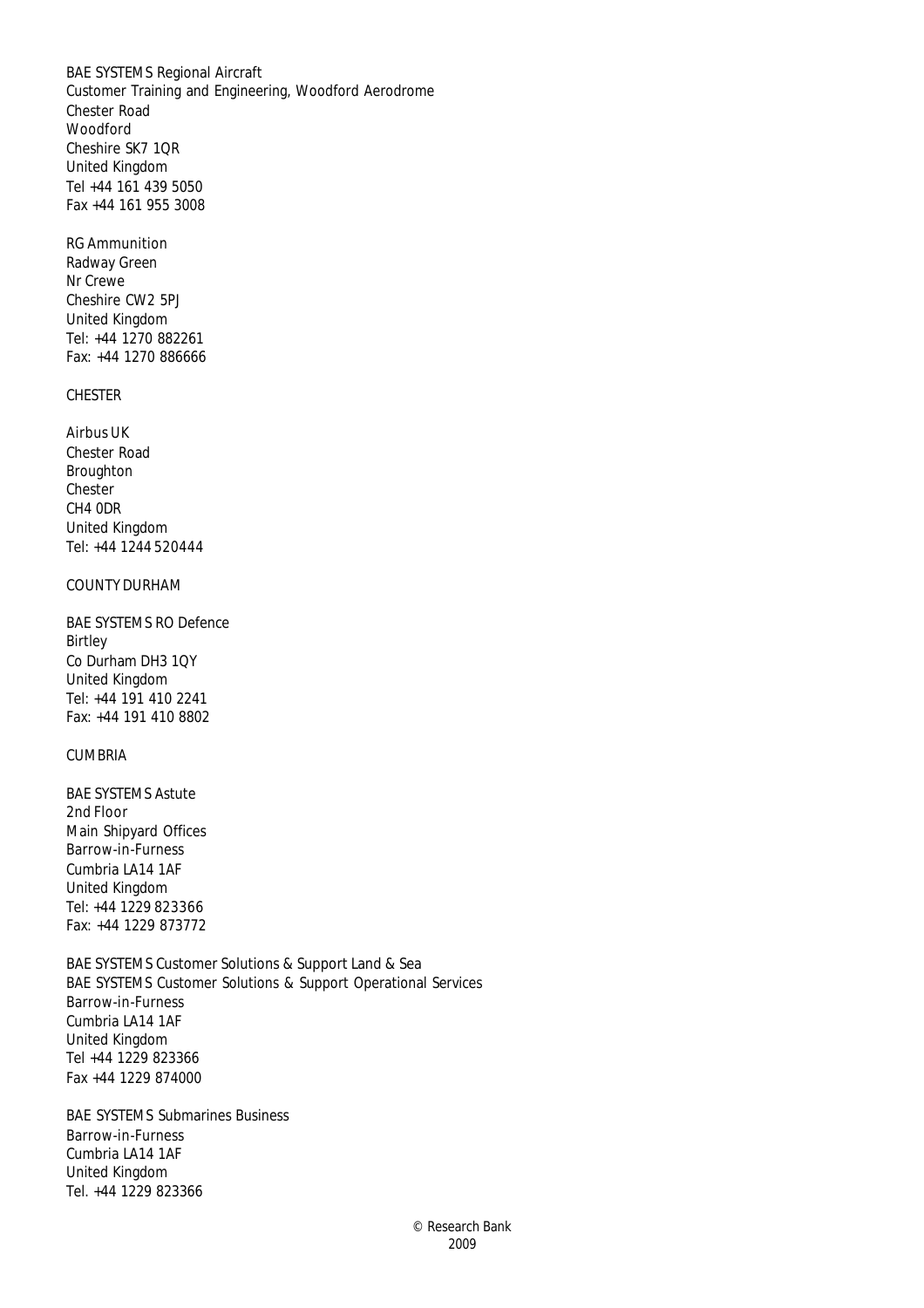BAE SYSTEMS RO Defence Barrow-in-Furness Cumbria LA14 1AF United Kingdom Tel: +44 1229 823366 Fax: +44 1229 873358

# DEVON

BAE SYSTEMS Avionics Clittaford Road Southway Plymouth Devon PL6 6DE United Kingdom Tel: +44 1752 695695 Fax: +44 1752 695500

# DORSET

AMS Integrated Systems (Naval Systems – UK) Grange Road **Christchurch** Dorset BH23 4JE United Kingdom Tel: +44 1983 294141 Fax: +44 1202 404221

AMS Integrated Systems (Naval Systems – UK) Unit D1 Marabout Industrial Estate Dorchester Dorset DT1 1YA United Kingdom Tel: +44 1305 251111 Fax: +44 1305 251515

BAE SYSTEMS Astute Leanne House Avon Close Weymouth Dorset DT4 9UX United Kingdom Tel: +44 1305 760076 Fax: +44 1305 763368

BAE SYSTEMS C4ISR Grange Road Christchurch Dorset BH23 4JE United Kingdom Tel: +44 1202 486344 Fax: +44 1202 404221

BAE SYSTEMS Customer Solutions & Support Land & Sea Leanne House Avon Close Weymouth Dorset DT4 9UX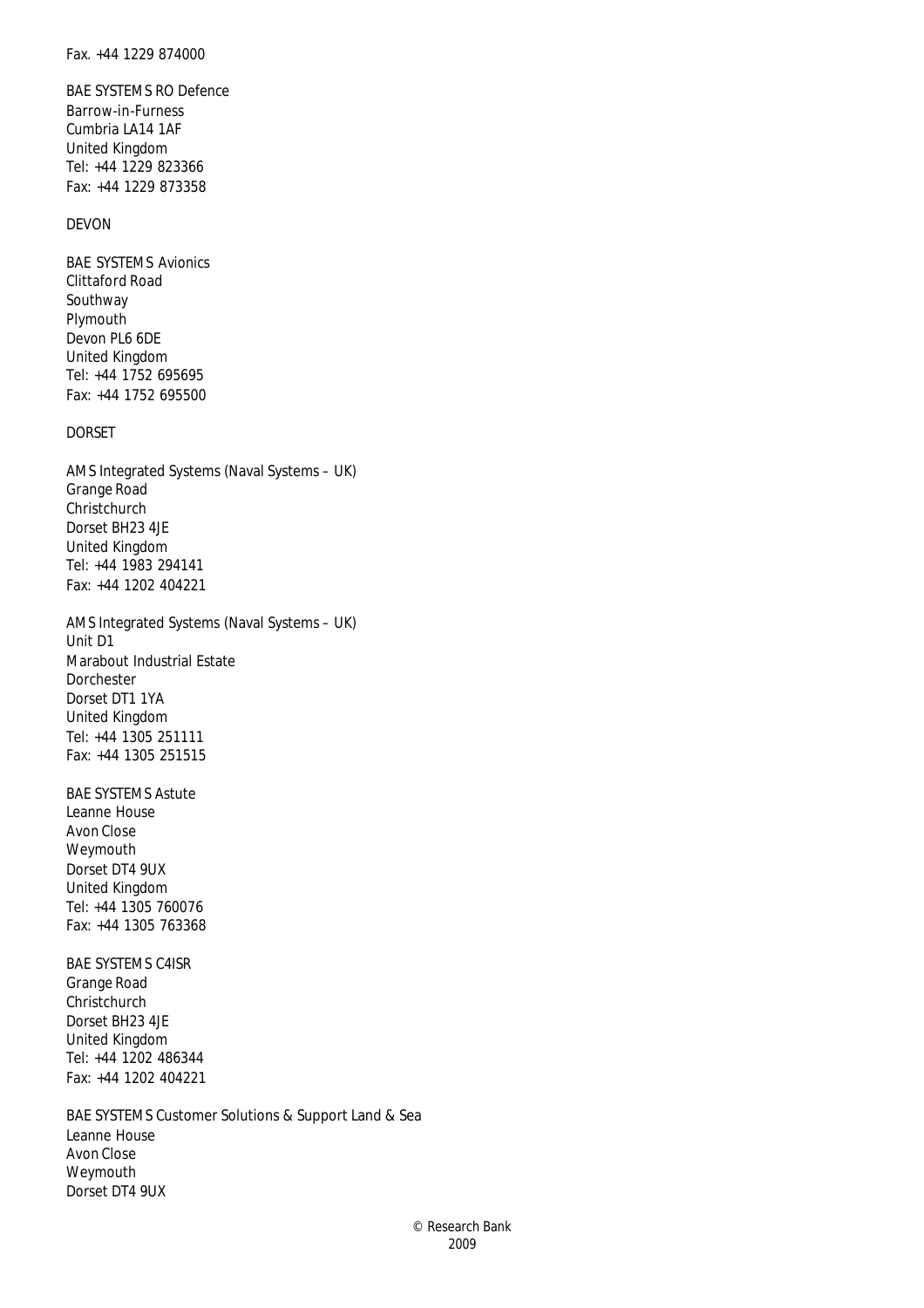United Kingdom Tel +44 1305 766100 Fax +44 1305 762900

# ESSEX

AMS Head Office AMS Customer Support – UK AMS Radar Systems (Land Systems – UK) Eastwood House Glebe Road Chelmsford Essex CM1 1QW United Kingdom Tel: +44 1245 702702 Fax: +44 1245 702700

BAE SYSTEMS Advanced Technology Centre West Hanningfield Road Great Baddow Chelmsford Essex CM2 8HN United Kingdom Tel: +44 1245 473331 Fax: +44 1245 475244

BAE SYSTEMS Avionics Christopher Martin Road Basildon Essex SS14 3EL United Kingdom Tel: +44 1268 522822 Fax: +44 1268 883140

C4ISR Christopher Martin Road Basildon Essex SS14 3EL United Kingdom Tel: +44 1268 522822 Fax: +44 1268 883140

BAE SYSTEMS Product Assurance Group (PAG) West Hanningfield Road Great Baddow Chelmsford Essex CM2 8HN United Kingdom Tel: +44 1245 242000 Fax: +44 1245 242340 pag.enquiries@baesystems.com

# GLOUCESTERSHIRE

BAE SYSTEMS Support Training Horizon Training Building 255 Room S61 RAF Innsworth Gloucester GL3 1EZ United Kingdom Tel/Fax: +44 1452 857470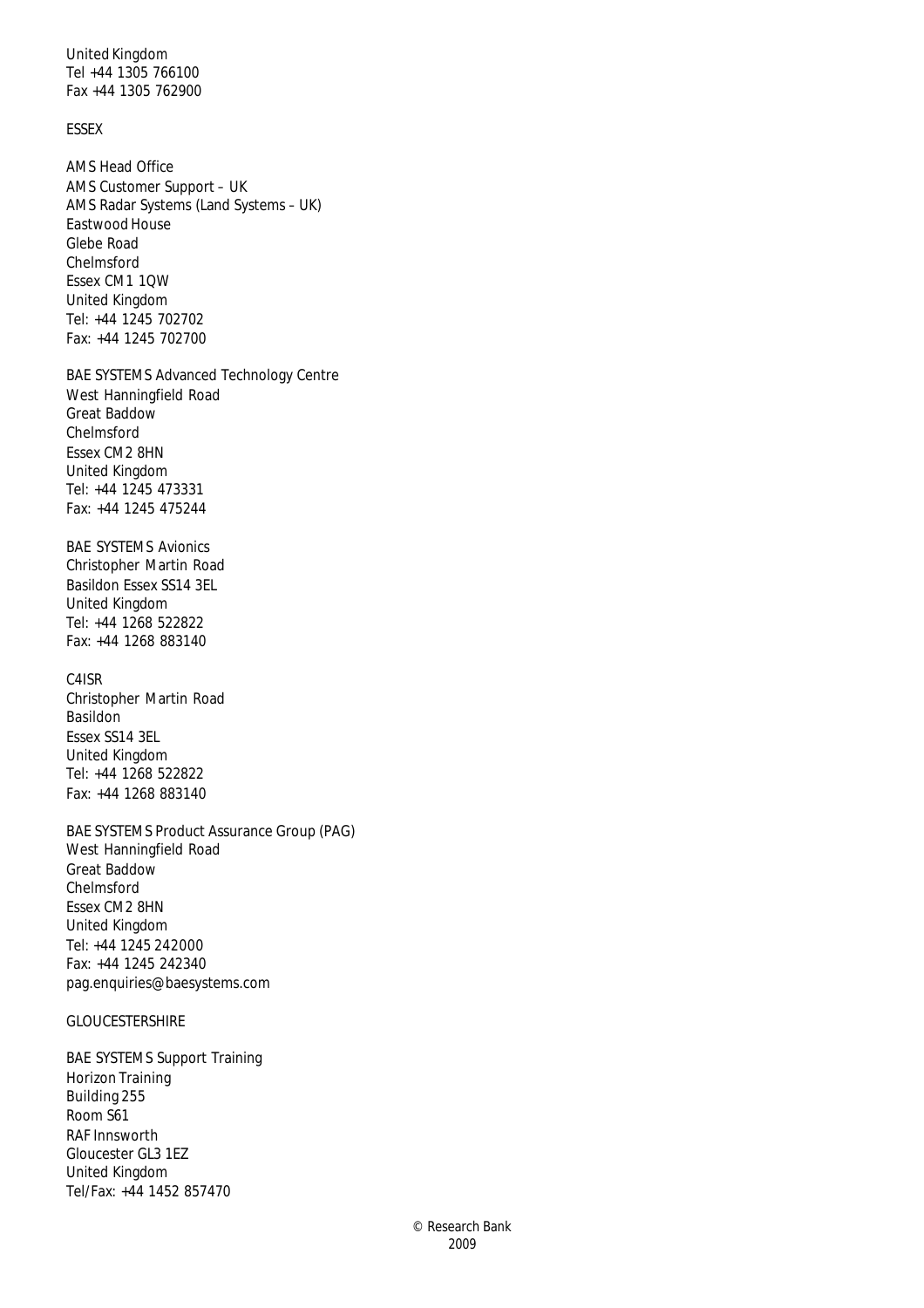#### GREATER MANCHESTER

BAE SYSTEMS Aerostructures BAE SYSTEMS Customer Solutions & Support Military Air Solutions & Support BAE SYSTEMS Customer Solutions & Support Operational Services Chadderton Middleton Manchester M24 1SA United Kingdom Tel: +44 161 681 2020 Fax: +44 161 682 2612

# HAMPSHIRE

AMS Air Traffic Management Systems AMS Operations – UK Broad Oak The Airport Portsmouth Hampshire P03 5PQ United Kingdom Tel: +44 2392 226000 Fax: +44 2393 226001

AMS Integrated Systems (Naval Systems – UK) Mountbatten House Fitzherbert Road Farlington Portsmouth Hampshire PO6 1RU United Kingdom Tel: +44 2392 701701 Fax: +44 2392 701800

BAE SYSTEMS Astute Class Limited PO Box 87 Chester House Farnborough Aerospace Centre Farnborough Hampshire GU14 6YU United Kingdom Tel: +44 1252 373232 Fax: +44 1252 383000

BAE SYSTEMS Astute Class Limited Functional Integration Group – Ash Vale Farnborough Aerospace Centre Farnborough Hampshire GU14 6YU United Kingdom Tel: +44 1252 373232 Fax: +44 1252 383000

BAE SYSTEMS Avionics Broad Oak Business Park Hilsea Portsmouth PO3 5PQ United Kingdom. Tel: +44 2392 227779 Fax: +44 2392 227595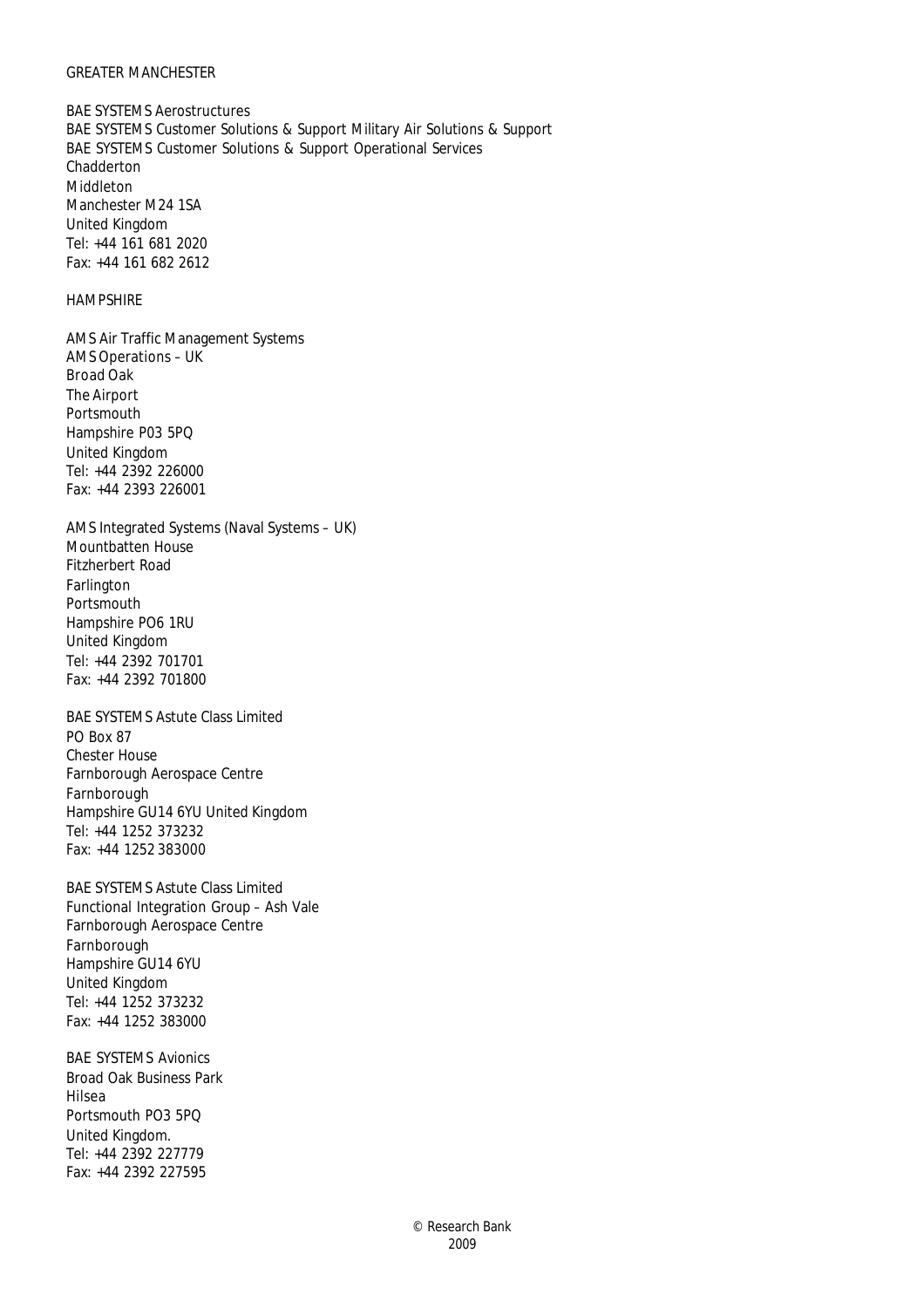BAE SYSTEMS Avionics Browns Lane The Airport Portsmouth Hampshire PO3 5PH United Kingdom. Tel: +44 2392 226000 Fax: +44 2392 227595

BAE SYSTEMS Avionics PO Box 217 Millbrook Industrial Estate Southampton Hampshire SO15 0EG United Kingdom. Tel: +44 2380 702300 Fax: +44 2380 316777

BAE SYSTEMS C4ISR PO Box 87 Farnborough Aerospace Centre Farnborough Hampshire GU14 6YU United Kingdom Tel: +44 1252 373232 Fax: +44 1252 383000

BAE SYSTEMS Capital PO Box 87 Warwick House Farnborough Aerospace Centre Farnborough Hampshire GU14 6YU United Kingdom Tel: +44 1252 373232 Fax: +44 1252 384383

BAE SYSTEMS Customer Solutions & Support Land & Sea East Office Block PP81 HM Naval Base Portsmouth Hampshire PO1 3NJ United Kingdom Tel +44 2392 725386 Fax: +44 2392 722179

BAE SYSTEMS Customer Solutions & Support International Programmes PO Box 87 York House Farnborough Aerospace Centre Farnborough Hampshire GU14 6YU United Kingdom Tel: +44 1252 373232 Fax: +44 1252 383000

BAE SYSTEMS Customer Solutions & Support International Programmes PO Box 87 York House Farnborough Aerospace Centre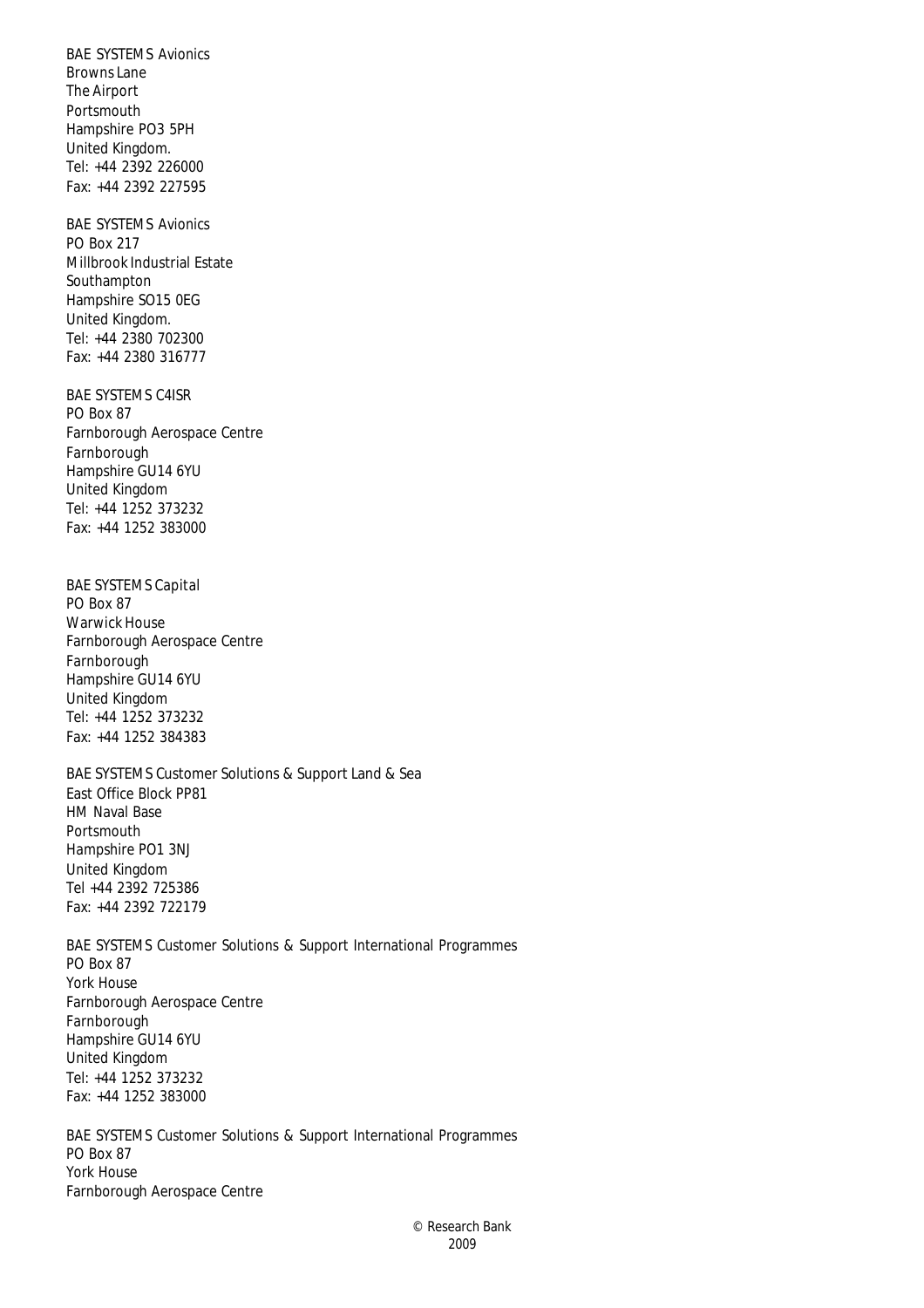Farnborough Hampshire GU14 6YU United Kingdom Tel: +44 1252 373232 Fax: +44 1252 383000

BAE SYSTEMS Customer Solutions & Support Land & Sea PO Box 87 York House Farnborough Aerospace Centre Farnborough Hampshire GU14 6YU United Kingdom Tel: +44 1252 373232 Fax: +44 1252 383000

BAE SYSTEMS Customer Solutions & Support Land & Sea Building 17 Abbey Works Titchfield Hampshire PO14 4QA United Kingdom Tel: +44 1329 853020 Fax: +44 1329 853015

BAE SYSTEMS Customer Solutions & Support Land & Sea Broad Oak The Airport Portsmouth Hampshire PO3 5PH United Kingdom Tel: +44 2392 226000 Fax: +44 2393 226001

BAE SYSTEMS Customer Solutions & Support Land & Sea Broad Oak The Airport Portsmouth Hampshire PO3 5PH United Kingdom Tel: +44 2392 227779 Fax: +44 2392 227594

BAE SYSTEMS Customer Solutions & Support Military Air Solutions & Support PO Box 87 Hertford House Farnborough Aerospace Centre Farnborough Hampshire GU14 6YU United Kingdom Tel: +44 1252 373232 Fax: +44 1252 383000

BAE SYSTEMS Customer Solutions & Support Operational Services PO Box 87 Hertford House Farnborough Aerospace Centre Farnborough Hampshire GU14 6YU United Kingdom Tel: +44 1252 373232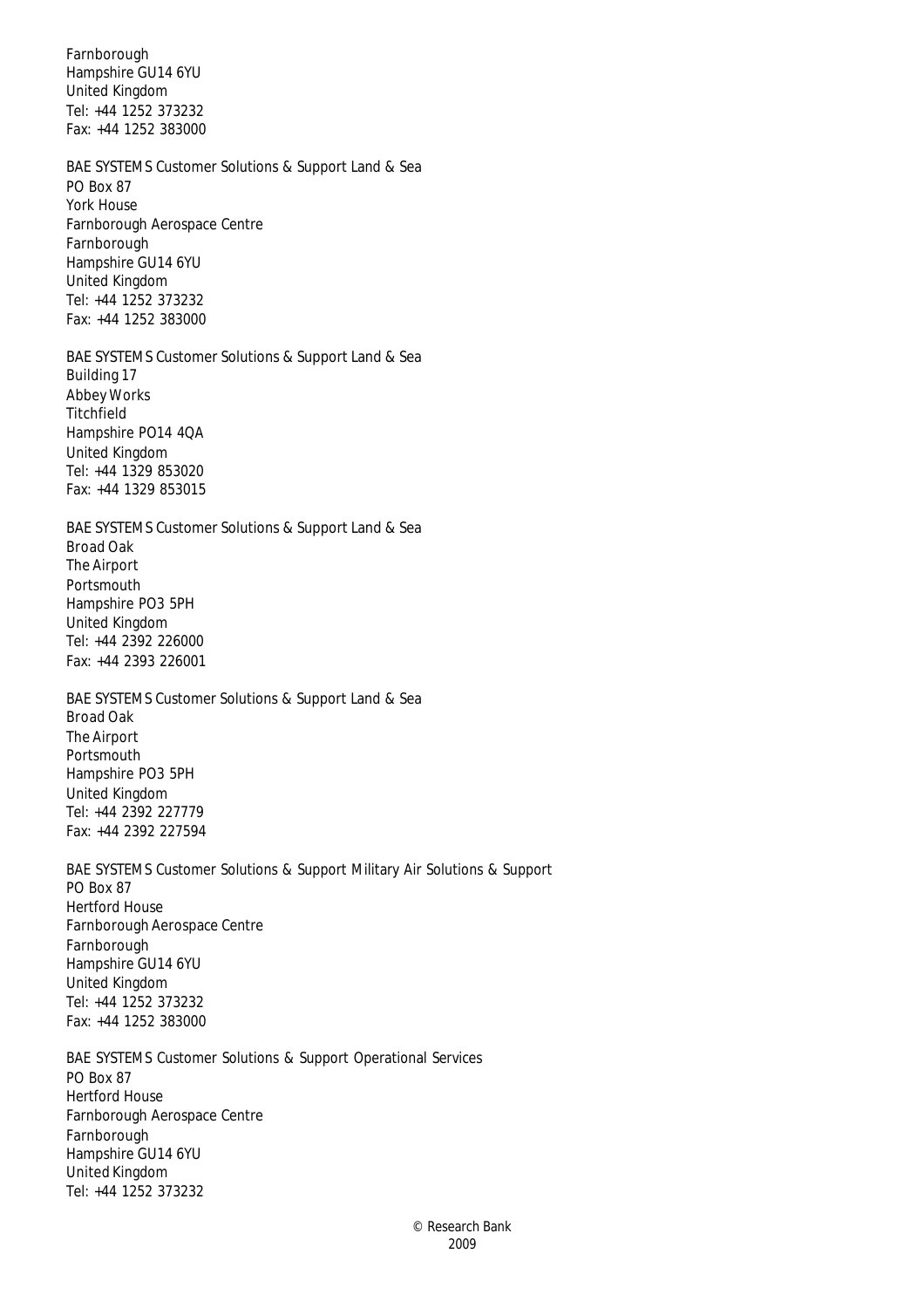#### Fax: +44 1252 383000

BAE SYSTEMS Customer Solutions & Support Operational Services Broad Oak The Airport Portsmouth Hampshire P03 5PQ United Kingdom Tel: +44 1705 226000 Fax: +44 1705 226001

BAE SYSTEMS Customer Solutions and Support PO Box 87 York House Farnborough Aerospace Centre Farnborough Hampshire GU14 6YU United Kingdom Tel +44 1252 373232 Fax +44 1252 383000

BAE SYSTEMS Future Systems PO Box 87 Chester House Farnborough Aerospace Centre Farnborough Hampshire GU14 6YU United Kingdom Tel: +44 1252 373232 Fax: +44 1252 384660

BAE SYSTEMS IT and e-Business PO Box 87 Warwick House Farnborough Aerospace Centre Farnborough Hampshire GU14 6YU United Kingdom Tel: +44 1252 385465 Fax: +44 1252 385490 e-biz.enquiries@baesystems.com

BAE SYSTEMS Naval Ships PO Box 87 Warwick House Farnborough Aerospace Centre Farnborough Hampshire GU14 6YU United Kingdom Tel: +44 1252 373232 Fax: +44 1252 385358

BAE SYSTEMS Group Information Services PO Box 87 Warwick House Farnborough Aerospace Centre Farnborough Hampshire GU14 6YU United Kingdom Tel: +44 1252 383450 Fax: +44 1252 383172 gis.enquiries@baesystems.com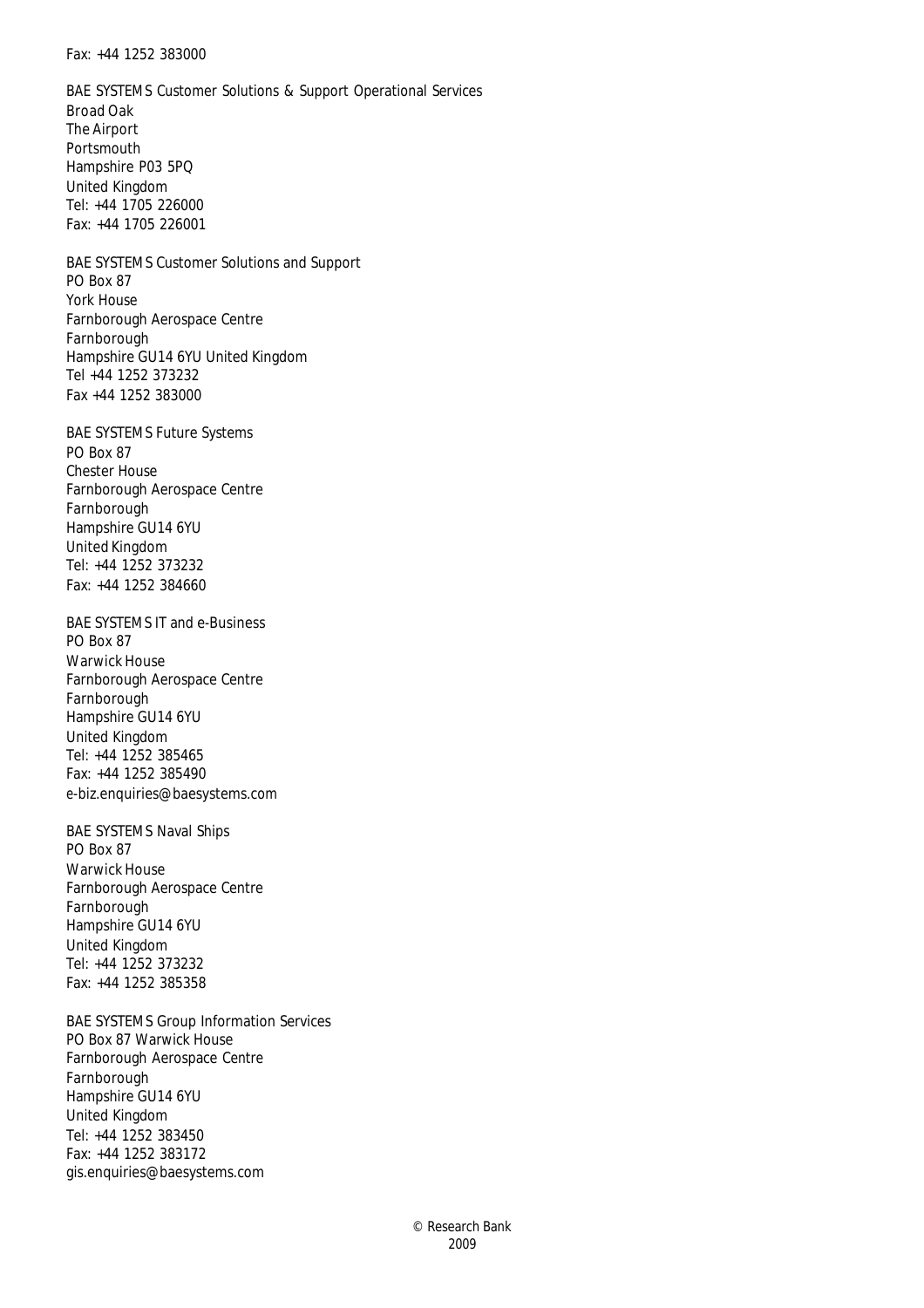BAE SYSTEMS Payroll Bldg 21 Payroll Department Broad Oak The Airport Portsmouth Hampshire PO3 5PQ United Kingdom Tel: +44 2392 226784 Fax: +44 2392 226188 payroll.enquiries@baesystems.com

BAE SYSTEMS Procurement of Indirect Commodities and Services PO Box 87 Warwick House Farnborough Aerospace Centre Farnborough Hampshire GU14 6YU United Kingdom Tel: +44 1252 385477 Fax: +44 1252 383172 ipss.enquiries@baesystems.com

BAE SYSTEMS Marketing PO Box 87 Lancaster House Farnborough Aerospace Centre Farnborough Hampshire GU14 6YU United Kingdom Tel: +44 1252 373232 Fax: +44 1252 383000

BAE SYSTEMS Sea Systems PO Box 87 Warwick House Farnborough Aerospace Centre Farnborough Hampshire GU14 6YU United Kingdom Tel +44 1252 373232 Fax +44 1252 383000

BAE SYSTEMS Shared Services PO Box 87 Warwick house Farnborough Aerospace Centre Farnborough Hampshire GU14 6YU United Kingdom +44 1252 373232

BAE SYSTEMS Training Solutions PO Box 87 Warwick House Farnborough Aerospace Centre Farnborough Hampshire GU14 6YU United Kingdom Tel +44 1252 382673 Fax +44 1252 382693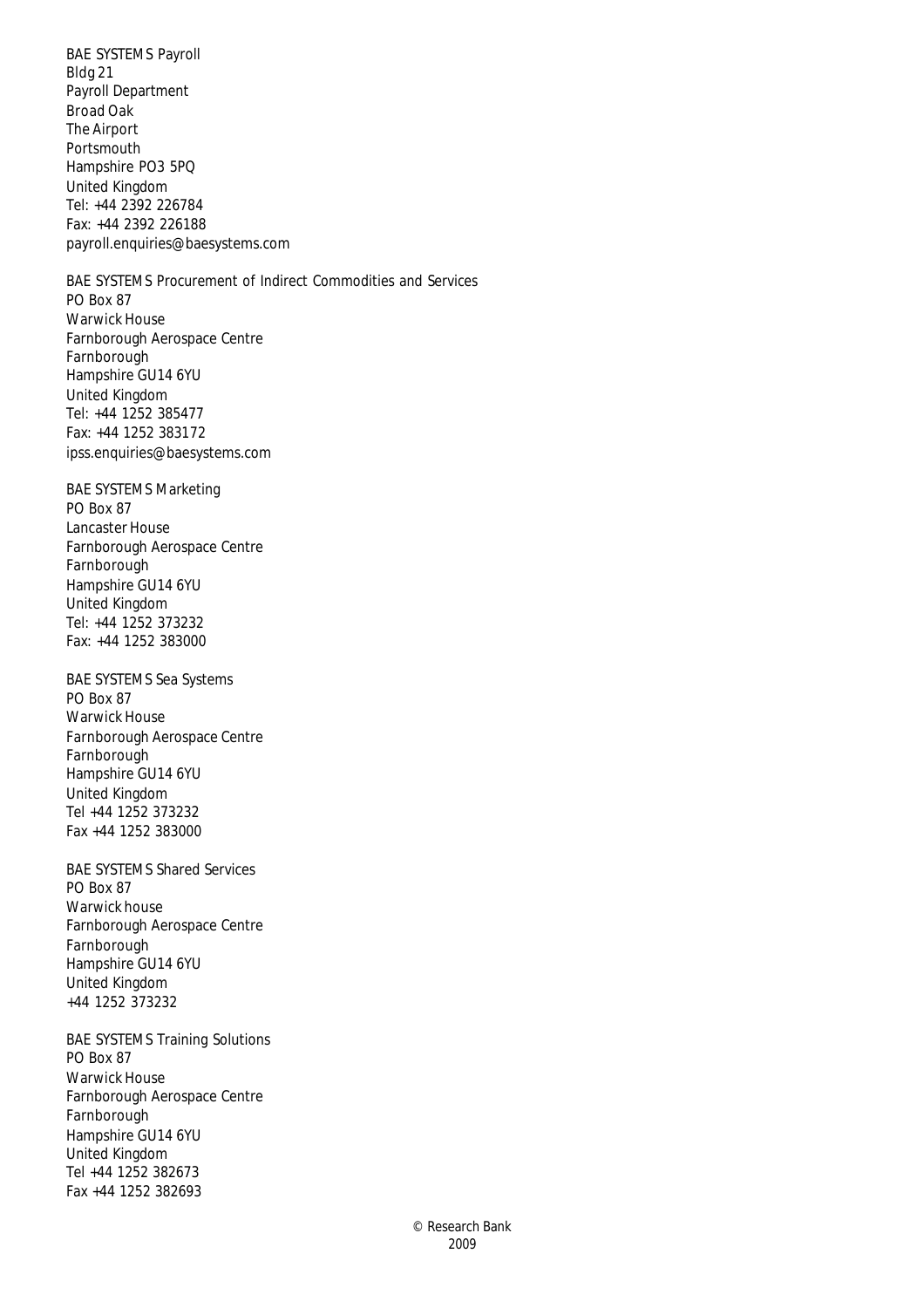BAE SYSTEMS Underwater Weapons Elettra Avenue Waterlooville Hampshire PO7 7XS United Kingdom Tel: +44 2392 264466 Fax: +44 2392 260246

BAE SYSTEMS Ventures PO Box 87 Warwick House Farnborough Aerospace Centre Farnborough Hampshire GU14 6YU United Kingdom Tel: +44 01252 383718 Fax: +44 01252 383488

BAE SYSTEMS Virtual University PO Box 87 Lancaster House Farnborough Aerospace Centre Farnborough Hampshire GU14 6YU United Kingdom Tel: +44 1252 373232 Fax: +44 1252 383616

BAE SYSTEMS C4ISR Browns Lane The Airport Portsmouth Hampshire PO3 5PH United Kingdom Tel: +44 2392 226000 Fax: +44 2392 227595

Defence Training Review Team (DTR) DTR Team Black Swan Building HMS Dryad Southwick Fareham Hampshire PO17 6EJ Tel: +44 2392 383078 Fax: 1772 852909

Flagship Training Limited PO Box 152 HMS Collingwood Fareham Hampshire PO14 1YW United Kingdom Tel +44 1329 229000 Fax +44 1329 229001

FLEET SUPPORT LIMITED Main Admin Building Postal Point 100 Portsmouth Naval Base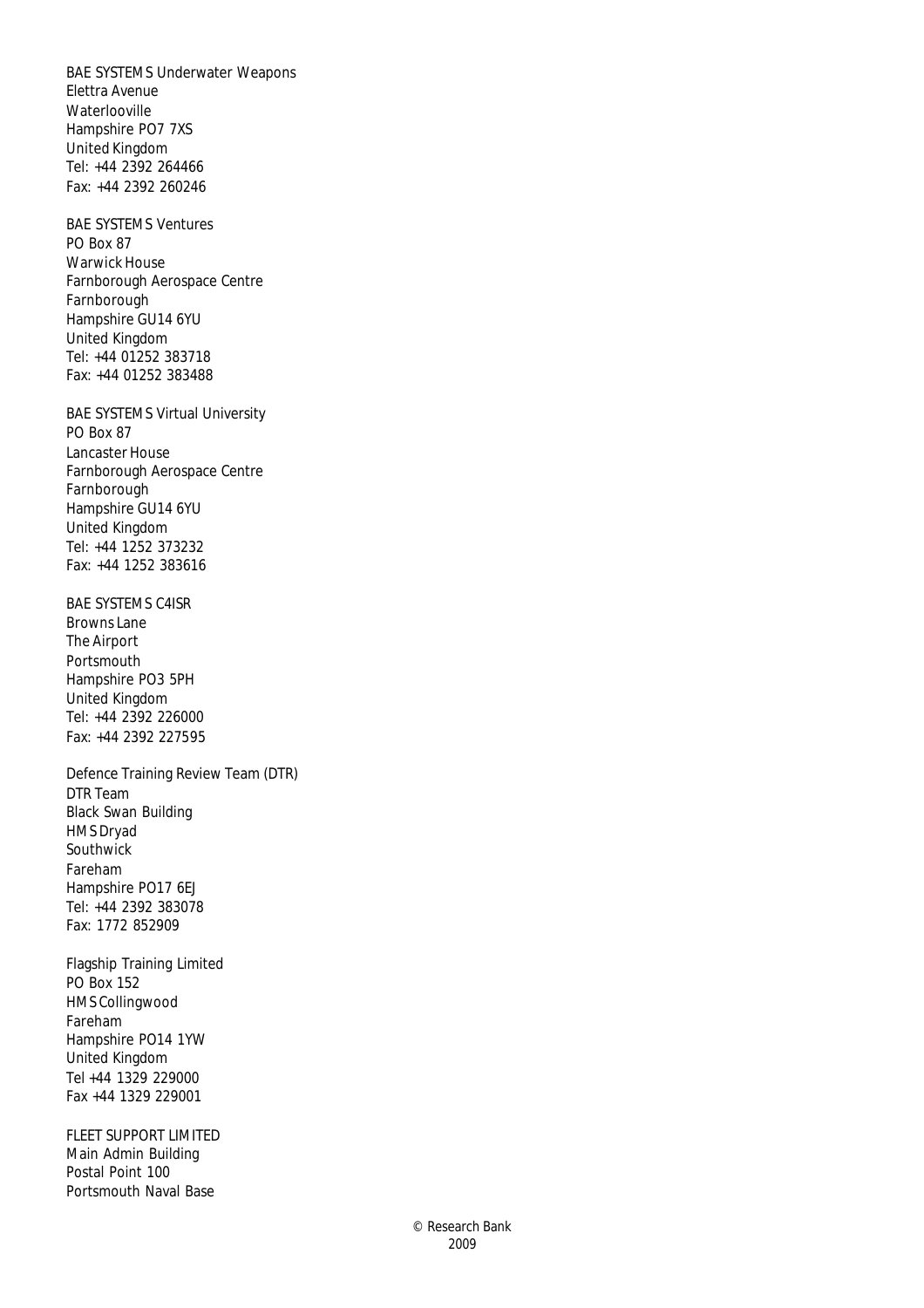Portsmouth PO1 3LT Tel: +44 2392 722669 Fax: +44 2392 722179

Gripen International PO Box 87 Warwick House Farnborough Aerospace Centre Farnborough Hampshire GU14 6YU United Kingdom Tel: +44 1252 384819 Fax: +44 1252 383754

Partnerships with Xchanging PO Box 87 Warwick House Farnborough Aerospace Centre Farnborough Hampshire GU14 6YU United Kingdom Tel: +44 1252 373232 Fax: +44 1252 383000

Intellectual Property Department PO BOX 87 Lancaster House Farnborough Aerospace Centre Farnborough Hampshire GU14 6YU United Kingdom Tel: +44 1252 383201 Fax: +44 1252 383091 ipd.enquiries@baesystems.com

# **HERTFORDSHIRE**

BAE SYSTEMS Regional Aircraft Asset Management Trading and Services 1 Bishop Square St Albans Road West Hatfield Hertfordshire AL10 9NE United Kingdom Tel: +44 1707 271777 Fax: +44 1707 255555

BAE SYSTEMS Advanced Technology Centre Elstree Business Centre Elstree Way Borehamwood Hertfordshire WD6 1RW United Kingdom Tel: +44 20 8624 6091 Fax: +44 20 8624 6099 atc.enquiries@baesystems.com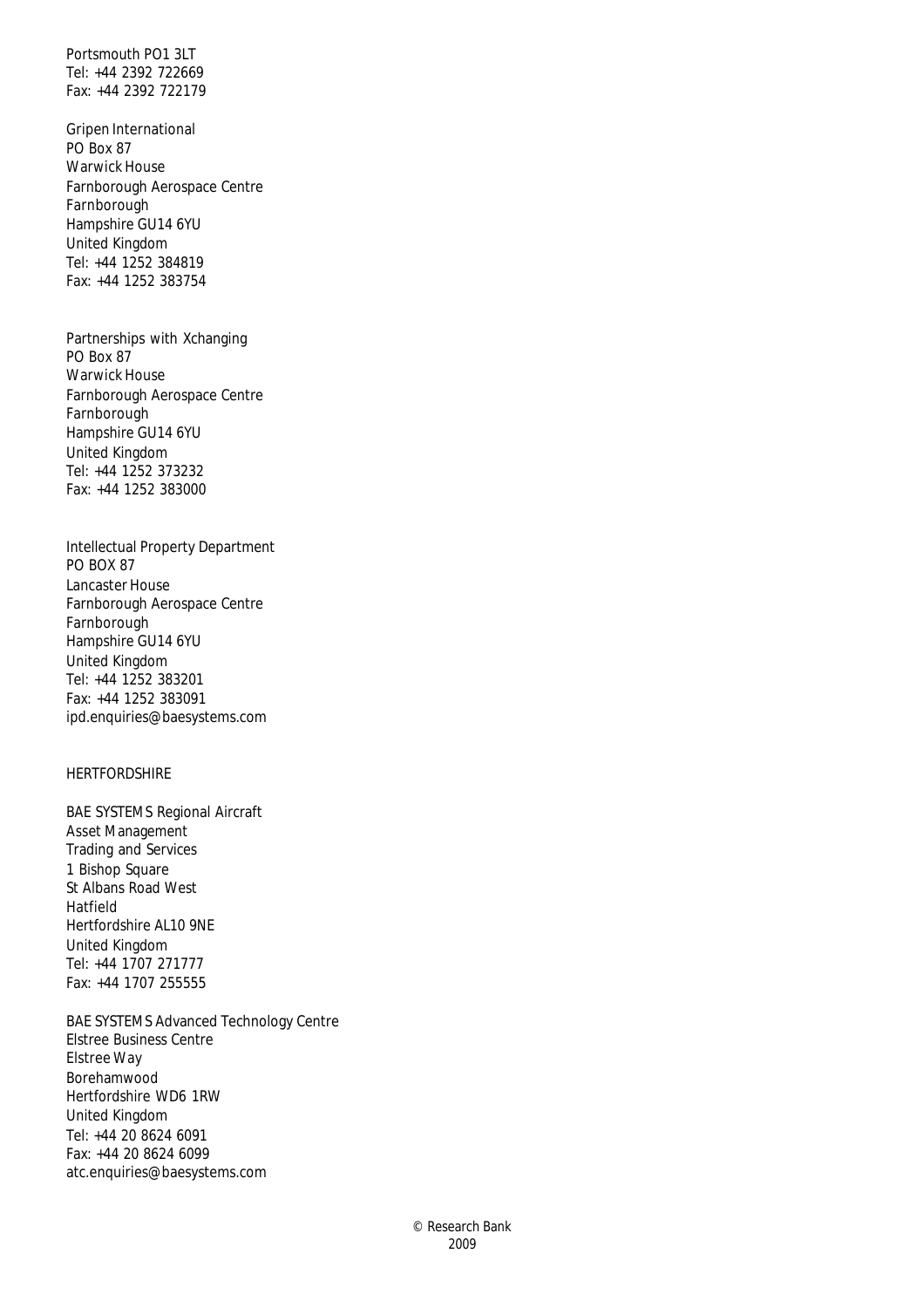MBDA Six Hills Way Stevenage Hertfordshire SG1 2DA United Kingdom Tel: +44 1438 312422 Fax: +44 1438 753377

MBDA Six Hills Way Stevenage Hertfordshire SG1 2DA United Kingdom Tel: +44 1438 312422 Fax: +44 1438 753377

# **MBDA**

Elstree Way Borehamwood Hertfordshire WD6 1RX United Kingdom Tel: +44 20 8624 3000 Fax: +44 20 8624 6362

# ISLE OF WIGHT

AMS Customer Support – UK AMS Operations – UK AMS Radar Systems (Land Systems – UK) Newport Road Cowes Isle of Wight PO31 8PF United Kingdom Tel: +44 1983 294141 Fax: +44 1983 202326

#### KENT

BAE SYSTEMS Avionics Systems (AS) BAE SYSTEMS C4ISR Airport Works Rochester Kent ME1 2XX United Kingdom Tel: +44 1634 844400 Fax: +44 1634 827332

#### LANCASHIRE

BAE SYSTEMS Aerostructures Samlesbury **Balderstone** Lancashire BB2 7LF United Kingdom Tel: +44 1254 812371 Fax: +44 1254 768000

BAE SYSTEMS (Corporate Air Travel) Limited Warton Aerodrome Preston Lancashire PR4 1AX United Kingdom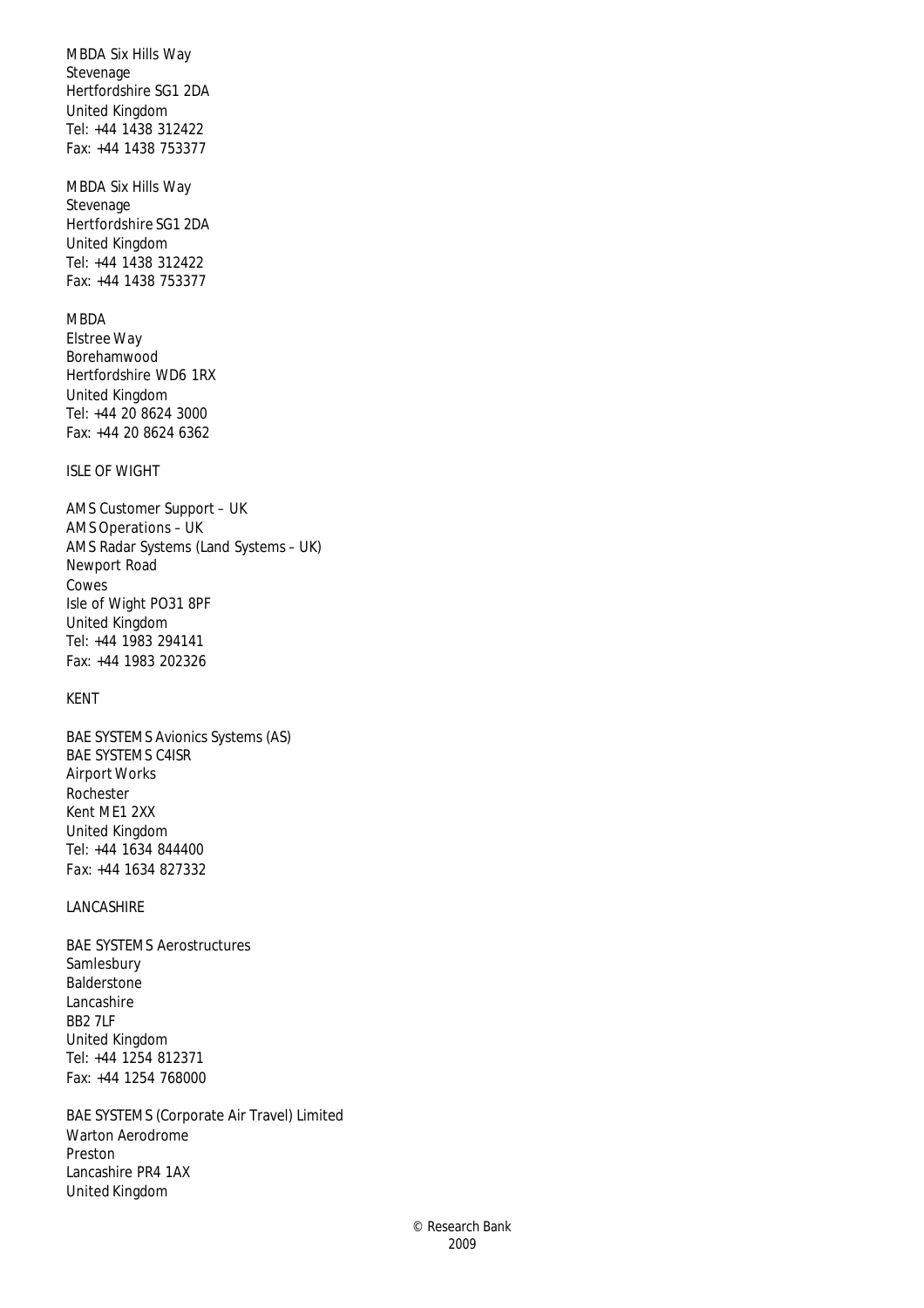Tel: +44 1772 852926 Fax: +44 1772 855240 Cat.Enquiries@Baesystems.Com

BAE SYSTEMS Air Systems Samlesbury **Balderstone** Lancashire BB2 7LF United Kingdom Tel: +44 1254 812371 Fax: +44 1254 768000

BAE SYSTEMS Customer Solutions & Support International Programmes Warton Aerodrome Preston Lancashire PR4 1AX United Kingdom Tel +44 1772 633333 Fax +44 1772 855286

BAE SYSTEMS Customer Solutions & Support International Programmes Aviation House Euxton Lane **Chorley** Lancashire PR4 6TE United Kingdom Tel +44 1257 226300 Fax +44 1257 226333

BAE SYSTEMS Customer Solutions & Support Military Air Solutions & Support BAE SYSTEMS Customer Solutions & Support Operational Services BAE SYSTEMS Air Systems BAE SYSTEMS Hawk BAE SYSTEMS Joint Strike Fighter (F-35) BAE SYSTEMS Nimrod MRA4 BAE SYSTEMS New Business Group Warton Aerodrome Preston Lancashire PR4 1AX United Kingdom Tel +44 1772 633333 Fax +44 1772 634724

BAE SYSTEMS Customer Solutions & Support Military Air Solutions & Support Samlesbury Balderstone Lancashire BB2 7LF United Kingdom Tel+44 1254 812371 Fax +44 1254 768000

BAE SYSTEMS C4ISR Warton Aerodrome Preston Lancashire PR4 1AX United Kingdom Tel: +44 1772 852303 Fax: +44 1772 855240

BAE SYSTEMS Future Systems Warton Aerodrome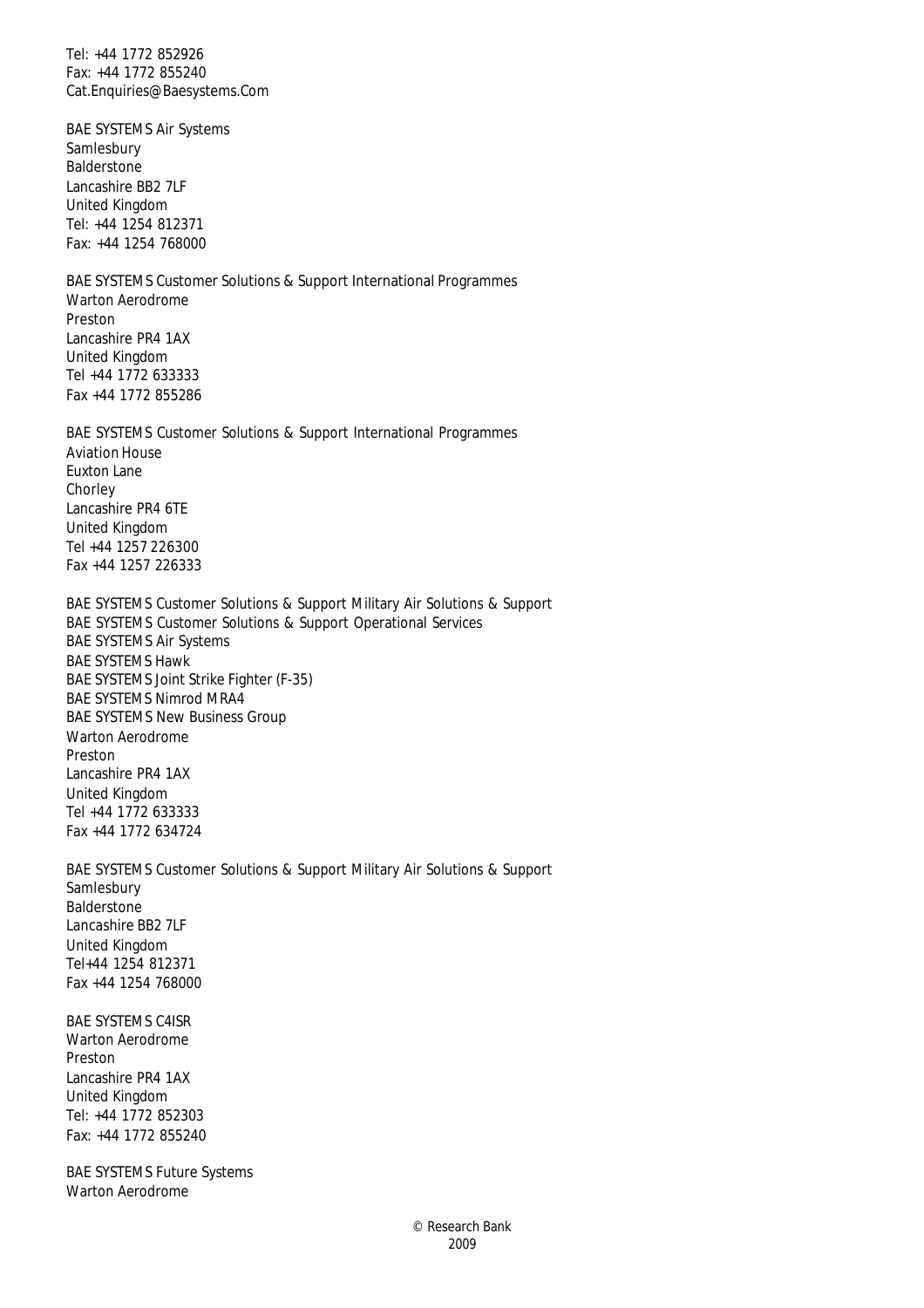Preston Lancashire PR4 1AX United Kingdom Tel: +44 1772 858175 Fax: +44 1772 855449

BAE SYSTEMS Future Systems Warton Aerodrome Preston Lancashire PR4 1AX United Kingdom Tel: +44 1772 858175 Fax: +44 1772 855449

BAE SYSTEMS Joint Strike Fighter (F-35) Samlesbury Balderstone Lancashire BB2 7LF United Kingdom Tel: +44 1254 812371 Fax: +44 1254 768000

BAE SYSTEMS Military Flight Training System (MFTS) Warton Aerodrome Mill Lane Preston Lancashire PR4 1AX United Kingdom Tel +44 1772 852616 Fax +44 1772 858773

BAE SYSTEMS Customer Solutions & Support Operational Services Samlesbury Aerodrome Balderstone Blackburn Lancashire BB2 7LF United Kingdom Tel +44 1254 812371 Fax +44 1254 768000

BAE SYSTEMS Customer Solutions & Support Operational Services Warton Aerodrome Preston Lancashire PR4 1AX United Kingdom Tel +44 1772 633333 Fax +44 1772 634724

BAE SYSTEMS CS&S Training Solutions **Operations** Building W295H Warton Aerodrome Mill Lane Preston Lancashire PR4 1AX United Kingdom Tel: +44 1772 852615 Fax: +44 1772 858773

BAE SYSTEMS Payroll Warton Aerodrome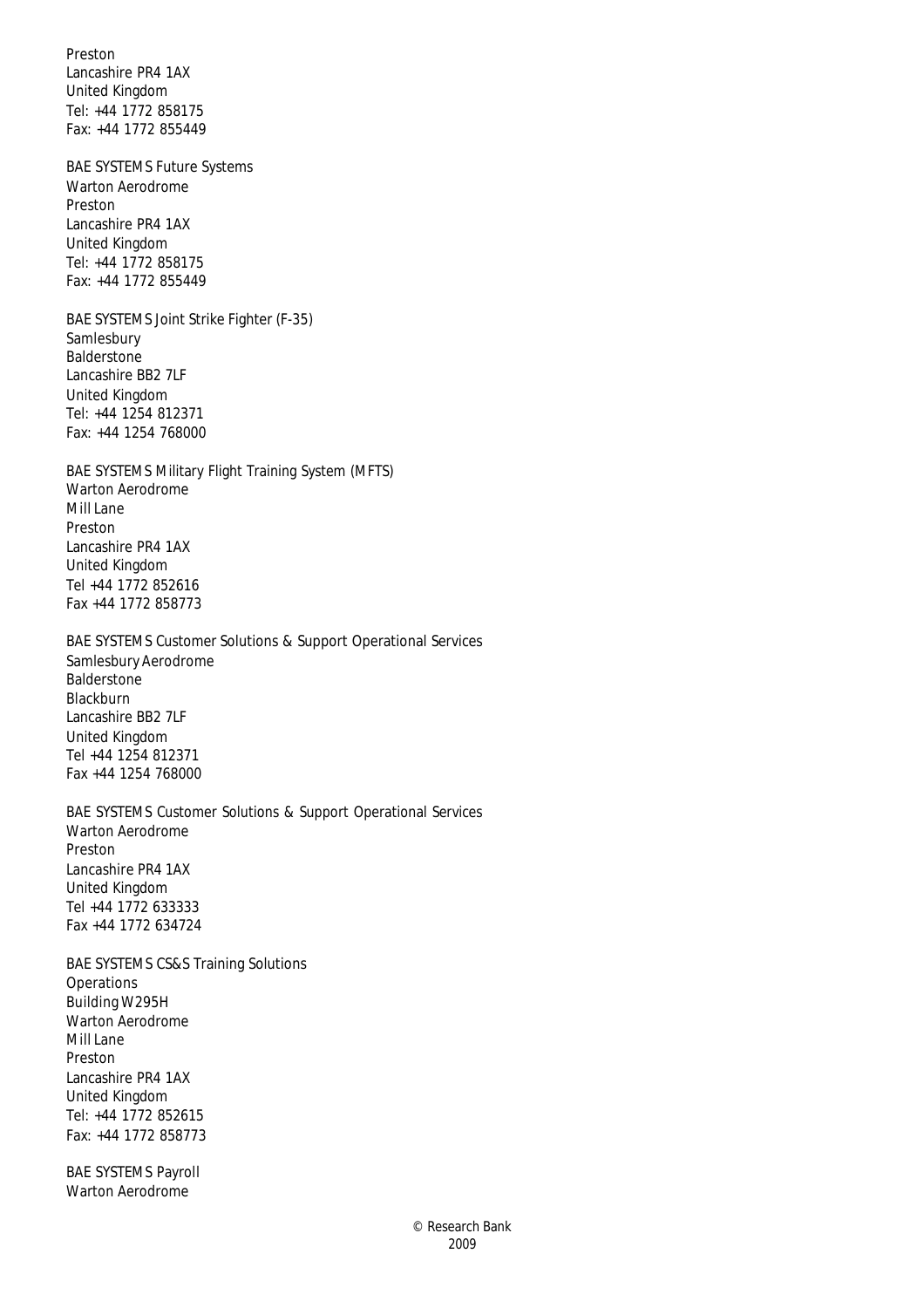Preston Lancashire PR4 1AX United Kingdom Tel: +44 1772 856727 Fax: +44 1772 856139

BAE SYSTEMS Procurement of Indirect Commodities and Services Building W370A Warton Aerodrome Preston Lancashire PR4 1AX United Kingdom Tel: +44 1772 854890 Fax: +44 1772 854861

BAE SYSTEMS Property Unit (consisting of property & environmental services) Euxton Lane Chorley Lancashire PR7 6AD United Kingdom Tel: +44 1257 242000 Fax: +44 1257 242599

BAE SYSTEMS RO Defence Euxton Lane Chorley Lancashire PR7 6AD United Kingdom Tel: +44 1257 265511 Fax: +44 1257 242609

BAE SYSTEMS Support Training Warton Aerodrome Mill Lane Preston Lancashire PR4 1AX United Kingdom Tel +44 1772 855436 Fax +44 1772 855423

# MBDA

Lostock Lane Bolton Lancashire BL6 4BR United Kingdom Tel: +44 1204 696551 Fax: +44 1204 693908

LEICESTERSHIRE

BAE SYSTEMS C4ISR New Parks Leicester LE3 1UF United Kingdom Tel: +44 116 256 1002 Fax: +44 116 256 1050

BAE SYSTEMS RO Defence New Parks Leicester LE3 1UF United Kingdom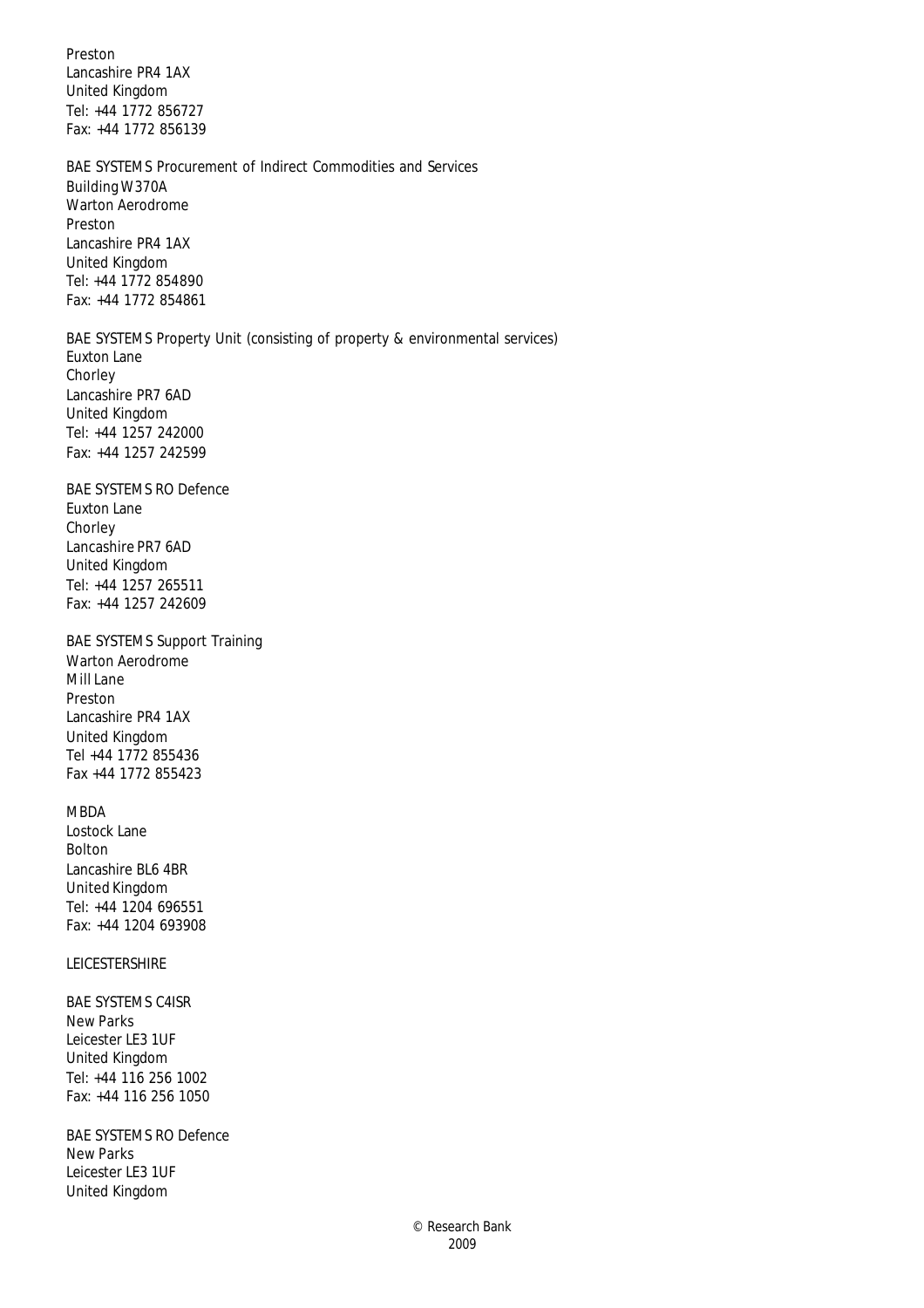Tel: +44 116 256 1561 Fax: +44 116 256 1500

Innovation Partnerships Worldwide Limited PO Box 5249 Rutland Hall Ashby Road Loughborough Leicestershire LE11 3WW United Kingdom Tel: +44 1509 228499 Fax: +44 1509 211516

Systems Engineering Innovation Centre (SEIC) c/o External Relations Office Loughborough University Loughborough Leicestershire LE11 3TU Tel: +44 150 922 3442 Fax: +44 150 922 7014 peter.l.phillips@baesystems.com

Lincolnshire BAE SYSTEMS Customer Solutions & Support Training Solutions North Sea Range RAF Waddington Lincolnshire LN5 5NB United Kingdom Tel: +44 1522 724404 Fax: +44 1522 722754

#### LONDON

BAE SYSTEMS Capital 6 Carlton Gardens London SW1Y 5AD United Kingdom Tel: +44 1252 373232 Fax: +44 1252 383121

#### MBDA

11 Strand London WC2N 5RJ United Kingdom Tel: +44 20 7451 6000 Fax: +44 20 7451 6001

# MIDDLESEX

BAE SYSTEMS Avionics The Grove Warren Lane Stanmore Middlesex HA7 4LY United Kingdom Tel: +44 20 8954 2311 Fax: +44 20 8420 3990

BAE SYSTEMS – IFS Ltd Brook House Brook Business Centre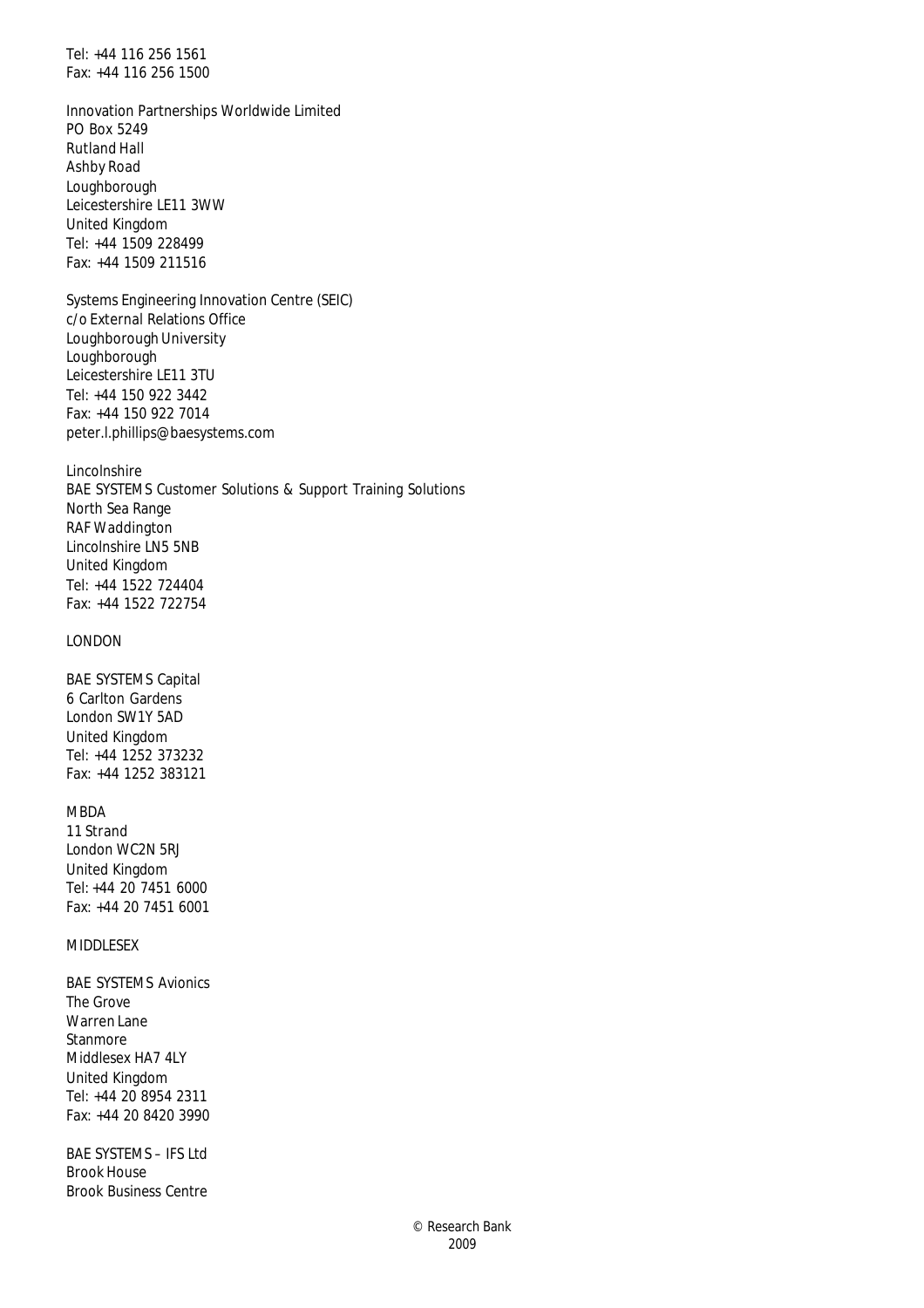Cowley Mill Road Uxbridge Middlesex UB8 2FX United Kingdom Tel +44 1895 208000 Fax +44 1895 208001

Northants BAE SYSTEMS Advanced Technology Centre Wood Burcote Way Burcote Road Towcester Northants NN12 6TF United Kingdom Tel: +44 1327 356844 Fax: +44 1327 356996

#### NORTHUMBERLAND

BAE SYSTEMS Future Systems & Operational Analysis Team The Steel Ridsdale Bellingham Northumberland NE48 2EZ United Kingdom Tel: +44 1434 220952 Fax: +44 1434 220747

# SOMERSET

BAE SYSTEMS Customer Solutions & Support Aerosystems International Limited Alvington Yeovil Somerset BA22 HUZ United Kingdom Tel +44 1935 443000 Fax +44 1935 443111

BAE SYSTEMS RO Defence Bridgwater Somerset TA7 8AD United Kingdom Tel: +44 1278 692000 Fax: +44 1278 692041

#### SURREY

AMS Integrated Systems (Naval Systems – UK) AMS Radar Systems (Land Systems UK) Lyon Way Frimley **Camberley** Surrey GU16 7EX United Kingdom Tel: +44 1276 633111 Fax: +44 1276 695485

AMS Integrated Systems (Naval Systems – UK) Apex Tower 7 High Street New Malden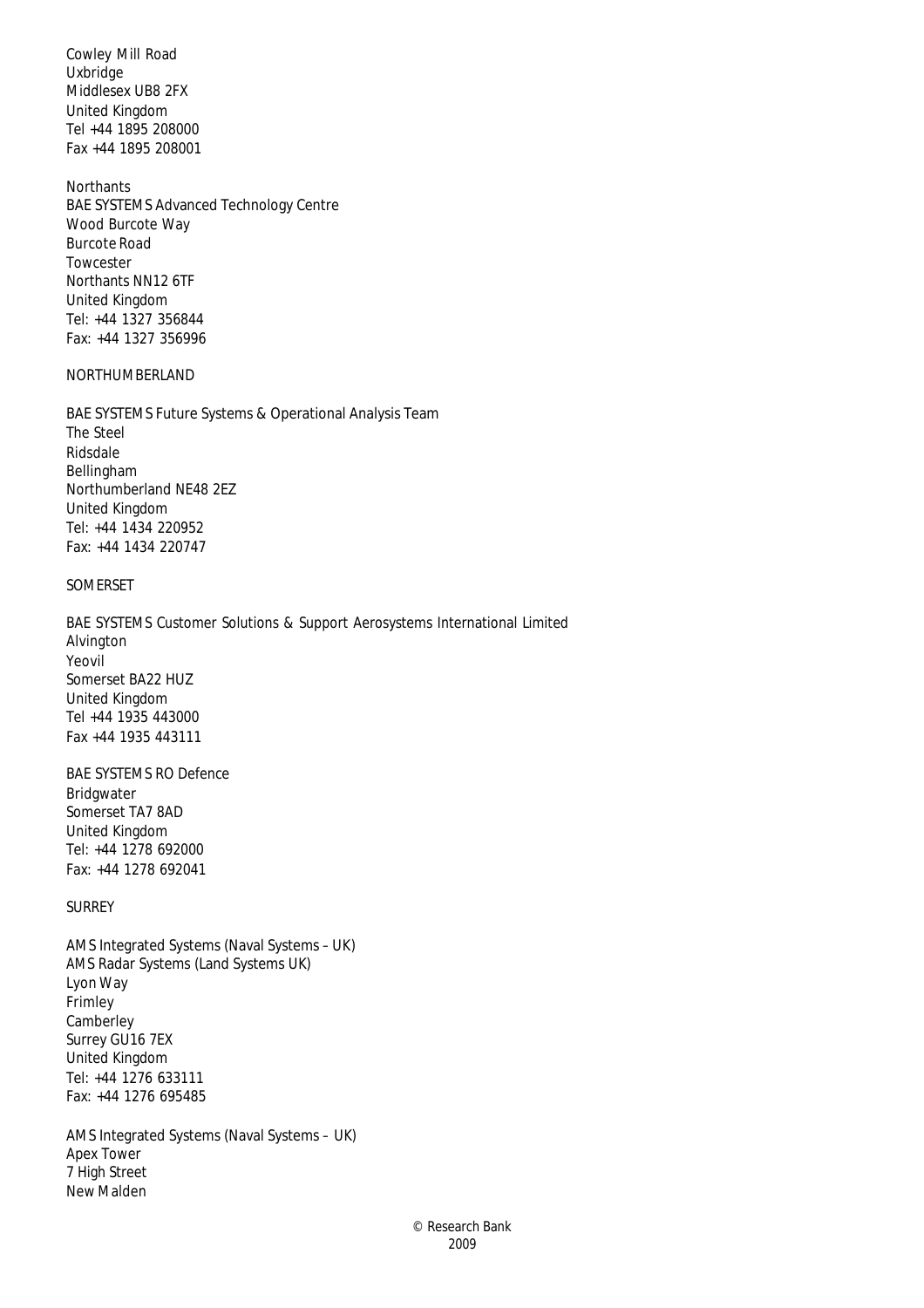Surrey KT3 4LH United Kingdom Tel: +44 20 8942 9661 Fax: +44 20 8942 9771

BAE SYSTEMS Regional Aircraft European Logistics Centre (ELC) Vickers Drive Brooklands Business Park Weybridge Surrey KT13 OUJ United Kingdom Tel: +44 1932 352611 Fax: +44 1932 353355

# WILTSHIRE

BAE SYSTEMS Future Systems & Operational Analysis Team PO Box 243 Shrivenham Swindon Wiltshire SN6 8QD United Kingdom Tel: +44 1793 786400 Fax: +44 1793 786440

#### YORKSHIRE

BAE SYSTEMS Air Systems BAE SYSTEMS Customer Solutions & Support Military Air Solutions & Support BAE SYSTEMS Customer Solutions & Support Operational Services BAE SYSTEMS Hawk Brough East Riding of Yorkshire HU15 1EQ United Kingdom Tel +44 1482 667121 Fax +44 1482 666625

# SCOTLAND

BAE SYSTEMS Aerostructures Prestwick Ayrshire Scotland KA9 2RW United Kingdom Tel: +44 1292 479888 Fax: +44 1292 479703

BAE SYSTEMS Avionic Systems (AS) South Gyle Crescent Edinburgh EH12 9EA United Kingdom Tel: +44 131 332 2411 Fax: +44 131 314 2839

BAE SYSTEMS Avionics Crewe Toll Ferry Road Edinburgh EH5 2XS United Kingdom Tel: +44 131 332 2411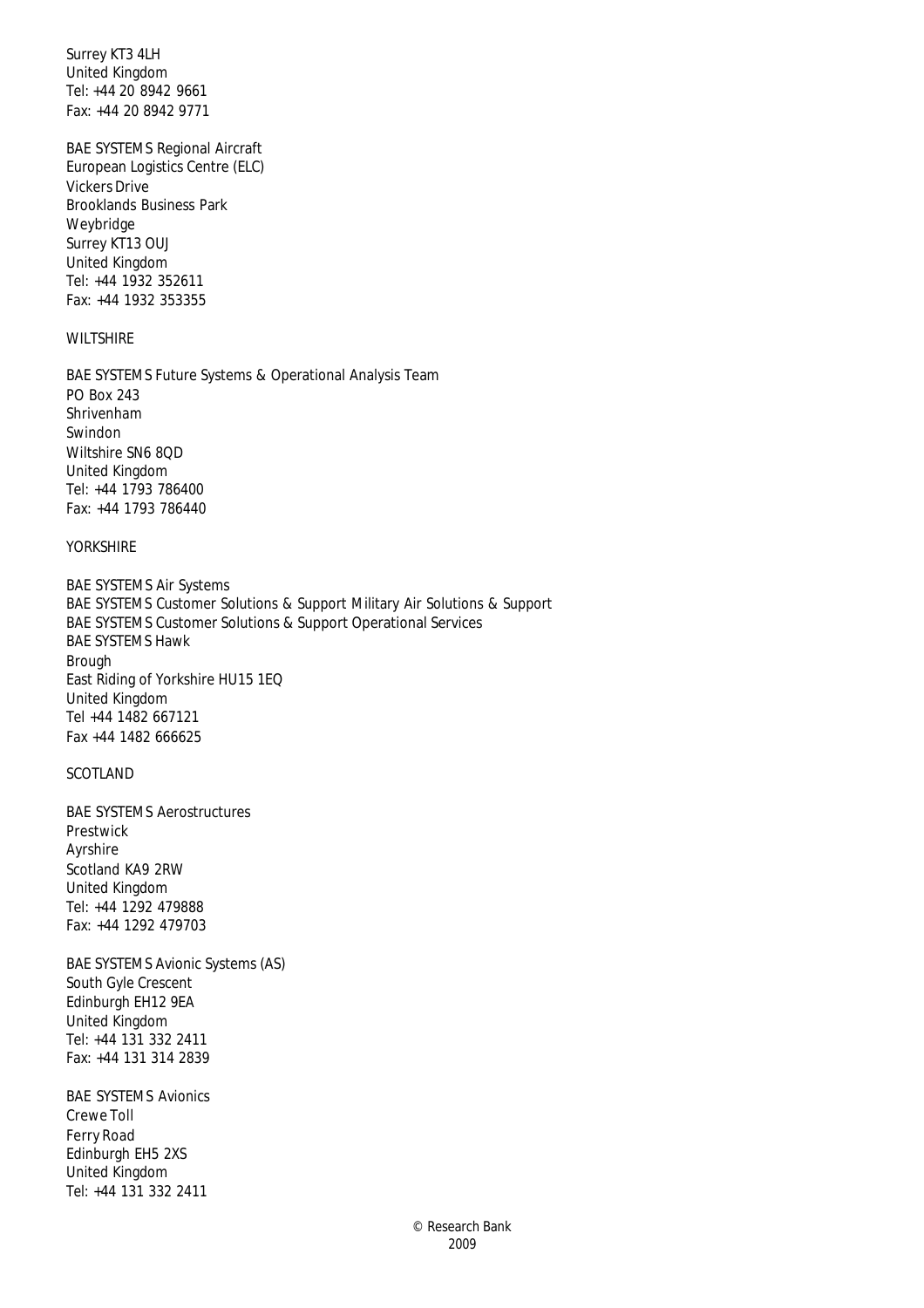Fax: +44 131 332 0690

BAE SYSTEMS Avionics Silverknowes Ferry Road Edinburgh EH4 4AD United Kingdom Tel: +44 131 332 2411 Fax: +44 131 343 5050

BAE SYSTEMS Customer Solutions & Support Land & Sea COC East South Street Scotstoun Glasgow G14 OXN United Kingdom Tel: +44 141 959 1207 Fax: +44 141 988 0642

BAE SYSTEMS Naval Ships South Street Scotstoun Glasgow G14 0XN United Kingdom Tel: +44 141 959 1207 Fax: +44 141 958 0642

AMS Integrated Systems (Naval Systems – UK) The John Sutcliffe Building Donibristle Industrial Estate Hillend Dunfermline Fife KY11 9JX United Kingdom Tel: +44 1383 821921 Fax: +44 1383 824227

BAE SYSTEMS Naval Ships South Street Scotstoun Glasgow G14 0XN United Kingdom Tel. +44 141 959 1207 Fax. +44 141 958 0642

BAE SYSTEMS Naval Ships 1048 Govan Road Glasgow GS1 4XP United Kingdom Tel. +44 141 445 8000 Fax. +44 141 445 4455

AMS Operations – UK Hillend Industrial Estate Nr Dunfermline Fife KY11 5JE United Kingdom Tel: +44 1383 822131 Fax: +44 1383 824401

BAE SYSTEMS Regional Aircraft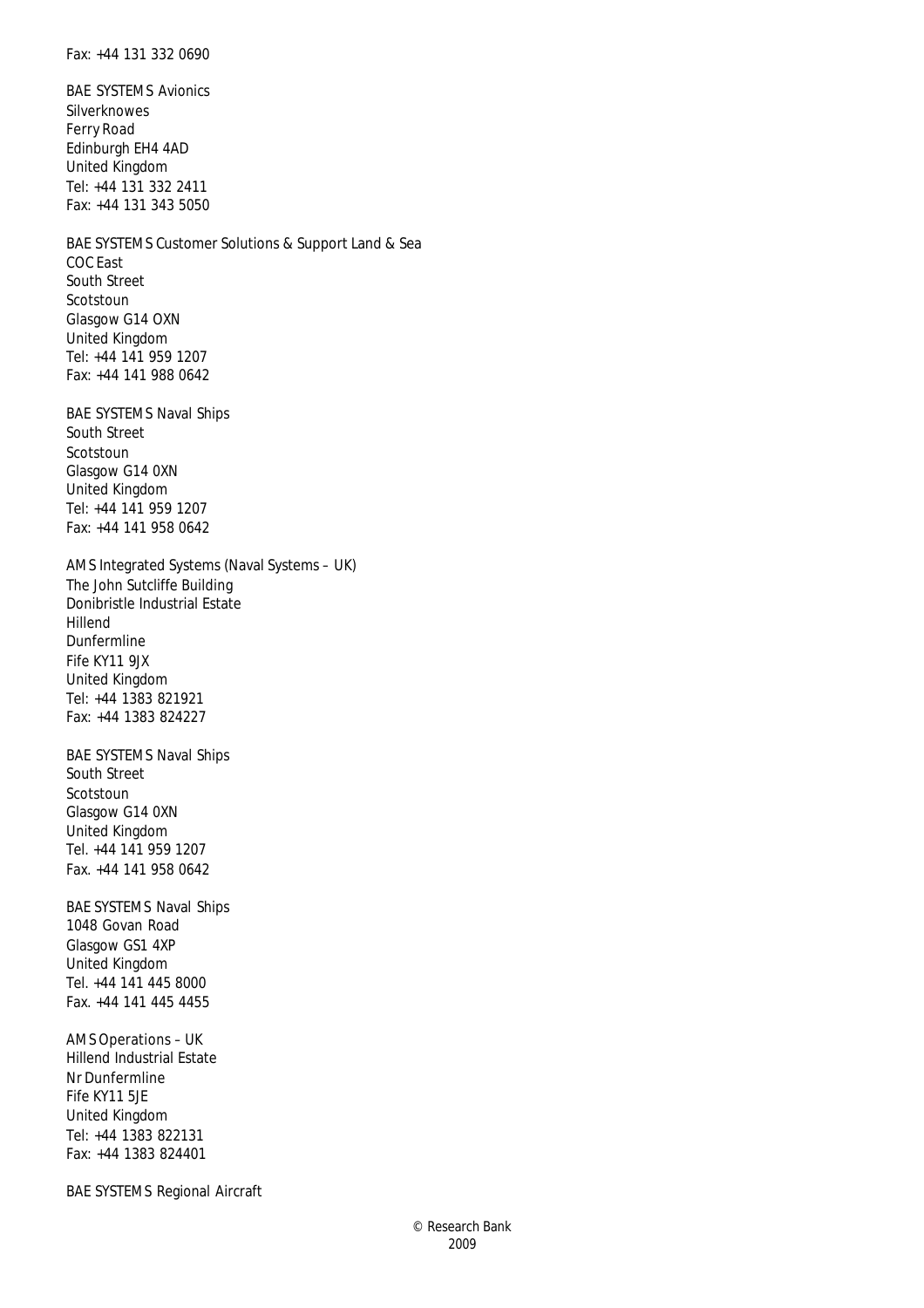Prestwick International Airport Ayrshire Scotland KA9 2RW United Kingdom Tel no: +44 1292 675000 Fax: +44 1292 675700

BAE SYSTEMS Customer Solutions & Support Operational Services South Street Scotstoun Glasgow G14 0XN United Kingdom Tel: +44 141 959 1207 Fax: +44 141 954 9265

BAE SYSTEMS RO Defence Bishopton Strathclyde Renfrewshire PA7 5NJ United Kingdom Tel: +44 1505 862261 Fax: +44 1505 864171

Type 45 Destroyer Platform Design Centre BAE SYSTEMS South Street Scotstoun Glasgow G14 0XN United Kingdom Tel: +44 141 957 2160 Fax: +44 141 957 2177

# WALES

Airbus UK Chester Road Broughton Chester CH4 0DR United Kingdom Tel: +44 1244 520444

BAE SYSTEMS RO Defence Glascoed Usk Gwent NP15 1XL United Kingdom Tel: +44 1291 672211 Fax: +44 1291 674109

Spectrum Technologies plc Western Avenue Bridgend CF31 3RT United Kingdom Tel: +44 1656 655437 Fax: +44 1656 655920 www.spectrum-technologies.co.uk ales@spectrumtechnologies.co.uk

# FRANCE

Airbus Centre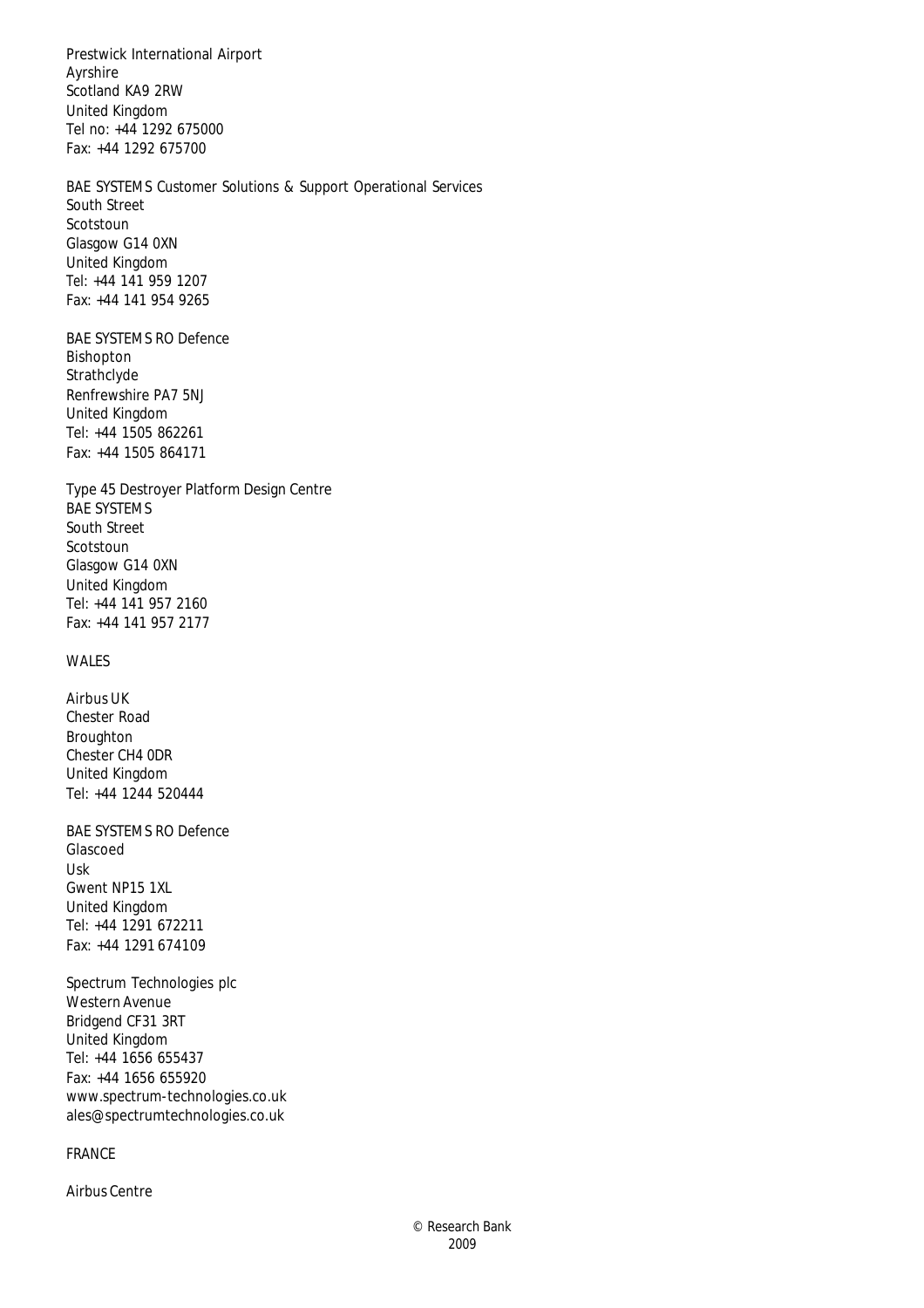1 Rond Point Maurice Bellonte BP33 31707 Blagnac Cedez France Tel: +33 5 61 93 33 33 Airbus France BP210 80302 Albert Cedex Meaulte France Tel: +33 3 22 64 30 00 Airbus France Toulouse: 316 route de Bayonne 31060 Toulouse Cedex 03 France Tel: +33 5 61 93 55 55 Airbus France Rue de l'Aviation 44340 Bouguenais France Tel: +33 2 51 19 70 00 Airbus France Boulevard des Apprentis 44617 Saint-Nazaire France Tel: +33 2 28 54 80 00 Airbus Military 15 Av. Didier Daurat 31707 Blagnac Cedex France Tel: +33 5 62 11 07 82 Fax: +33 5 62 11 06 11 CTA International SA 7 Route De Guerry 18023 Bourges Cedex France Tel: +33 2 48 21 93 75 Fax: +33 2 48 20 09 27 MBDA 20-22 Rue Grange Dame Rose – BP150 Vélizy Villacoublay Cedex France Tel: +33 1 34 88 30 00 Fax: +33 1 34 88 22 88 MBDA 2 Rue Beranger

92323 Chatillon Cedex France Tel: +33 1 47 46 21 21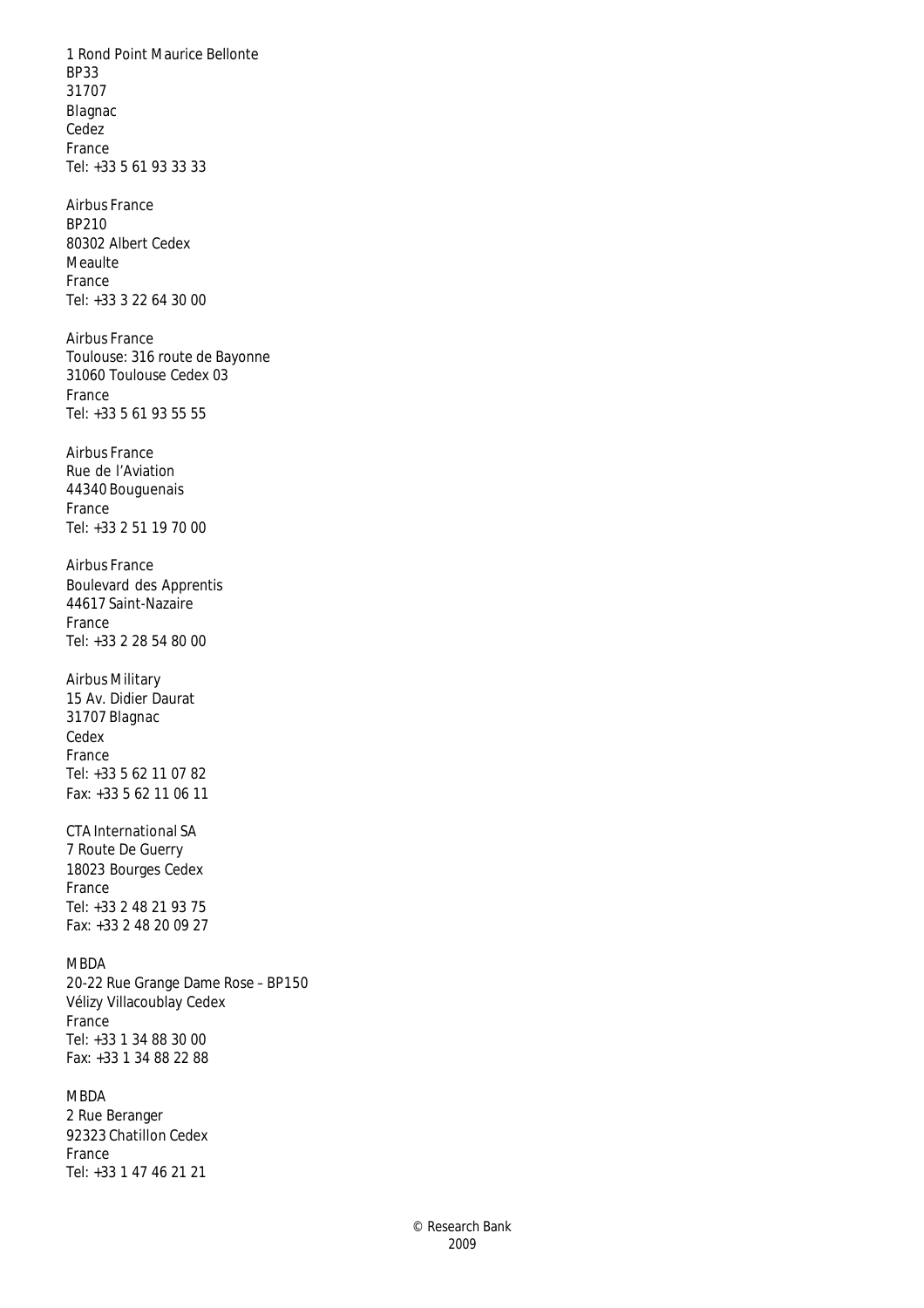### GERMANY

AMS Air Traffic Management Systems AMS - Gematronik GmbH Elektonische Anlagen Raiffeisenstrasse 10 41470 Neuss Germany Tel: +49 21 37 / 78 22 88 Fax: +49 21 37 / 7 82 37

Airbus Deutschland Kreetslag 10 21129 Hamburg Germany Tel: +49 4074 370

Airbus Deutschland Hünefeldstr. 1-5M \*\*9 Bremen Germany Tel: +49 4215 3801

Airbus Deutschland Bergstr. 4 29954 Nordenham Germany Tel: +49 4731 3620

Airbus Deutschland Ottenbecker Damm 21684 Stade Germany Tel: +49 4141 6030

Airbus Deutschland Riesweg 151-155 26307 Varel Germany Tel: +49 4451 1210

Airbus Deutschland Am Flugplatz 88471 Laupheim Germany Tel: +49 7392 7030

Airbus Deutschland Lüneburger Schanze 30 21614 Buxtehude Germany Tel: +49 40 7430

BAE SYSTEMS Deutschland GmbH Jägerstraße 59 10117 Berlin Germany Tel: +49 30 2094 2630 Fax: +49 30 2094 2639 info@baesystems.de www.baesystems.de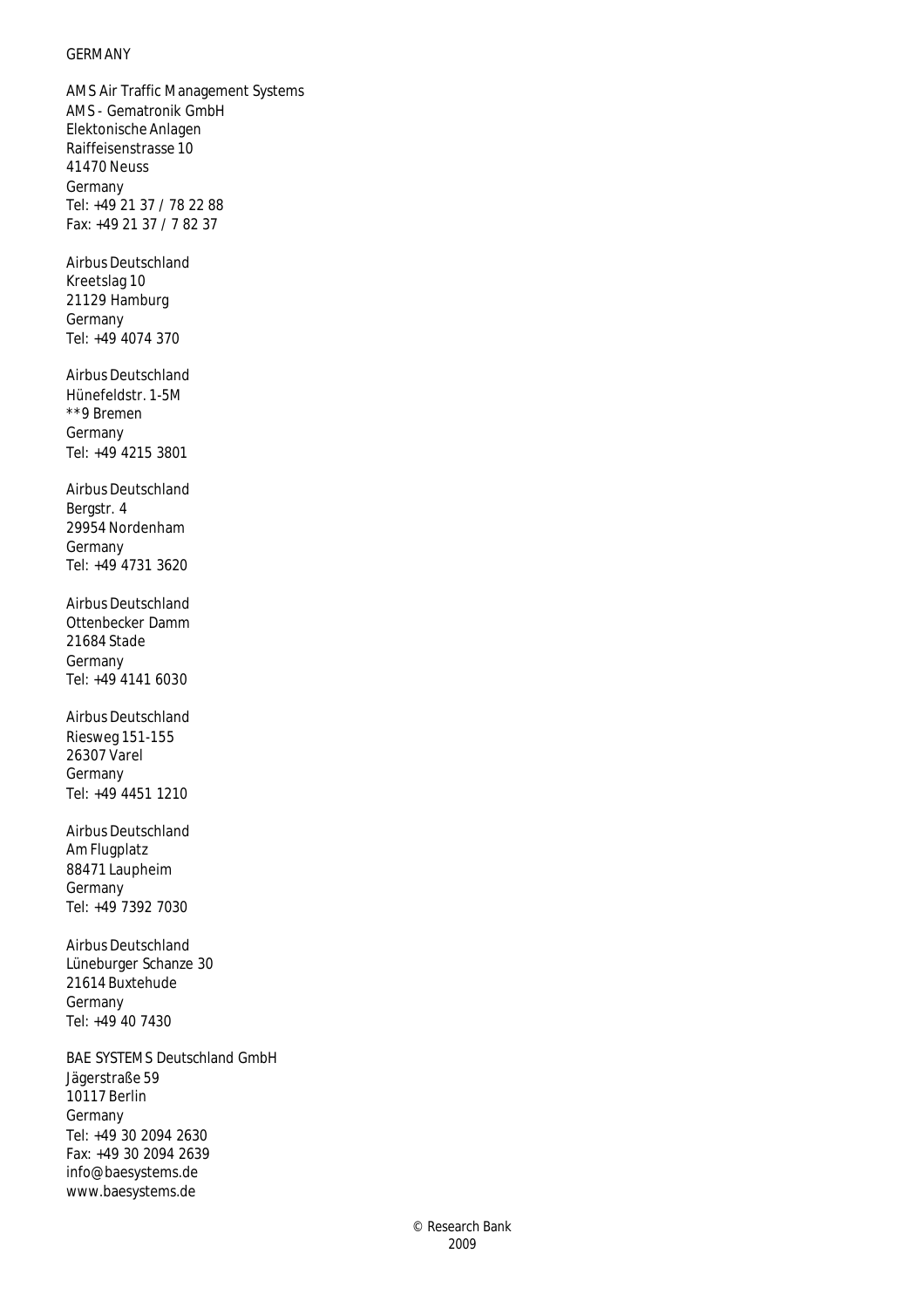Cityline Avro Simulator and Training GmbH Schutzenstrasse 10 12526 Berlin Germany Tel: +49 30 88 75 5779 Fax: +49 30 88 75 5764

Eurofighter Jagdflugzeug GmbH AM Soeldnermoos 17 85399 Hallbergmoos Germany Tel: +49 811 801 555 Fax: +49 811 801 557

AMS Integrated Systems (Naval Systems) Bahnhofsweg 10 82008 Unterhaching Germany Tel: +49 89 6141950 Fax: +49 89 61419544/5

ATLAS ELEKTRONIK GmbH Sebaldsbruecker Heerstrasse 235 28305 Bremen Germany Tel: +49 421 457-02 Fax: +49 421 457-3699 www.atlas.de

ATLAS Hydrographic GmbH (100% ATLAS Hydrographic Holdings Pty Ltd) Kurfürstenallee 130 28211 Bremen Germany Tel: +49 421 457-2259 Fax: +49 421 457-3449

ATLAS ELEKTRONIK GmbH Feldstrasse 170 22880 Wedel Germany Tel: +49 4103 9009-0 Fax: +49 4103 9009-6104

NETHERLANDS

Muiden Chemie International BV Kruitpad 16 1398 CP Postbus 1 1398ZG Muiden Holland Tel: +31 2 942 64717 Fax: +31 2 942 64687

BAE SYSTEMS RO Defence Muiden Chemie International BV Kruitpad 16 1398CP Postbus 1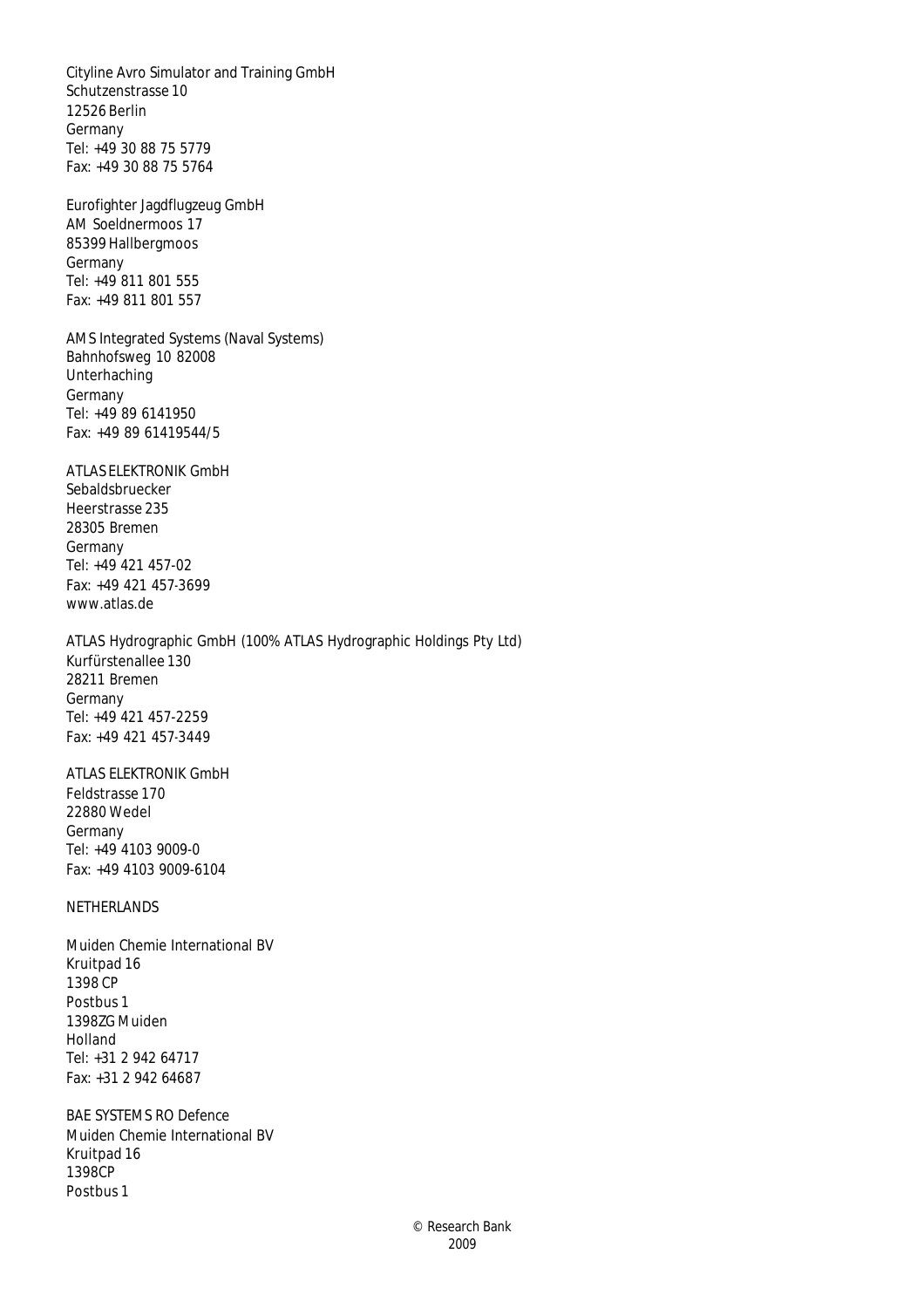1398ZG Muiden Holland Tel: +31 2 942 64717 Fax: +31 2 942 64687

# ITALY

AMS Customer Support – Italy Circ.Esterna di Napoli 80014 Giugliano in Campania (Na) Italy Tel: +39 81 8180111 Fax: +39 81 8180844

AMS Operations – Italy Via Fusaro 187 80070 Bacoli (Na) Italy Tel: +39 81 527111 Fax: +39 81 8687552

AMS Air Traffic Management Systems AMS Land Systems – Italy AMS Naval Systems – Italy Via Tiburtina Km.12 Roma Italy Tel: +39 6 41501/41971/418831 Fax: +39 6 4131436/4131133/ 4131091

### MBDA

Via Tiburtina Km. 12 400 Rome Italy Tel: +39 6 451501/41971/4188831 Fax: +39 6 4131436/4131133/4131091

# SPAIN

Airbus España Paseo John Lennon 28906 Getafe Madrid Spain Tel: +34 91 624 2322

Airbus España Polìgno Industrial de Trocadero 11510 Puerto Real – Cadiz Spain Tel: +34 956 470 500

Airbus España Ctra. Nac. Madrid-Toledo km 32 Señorío de Illescas Area Terciaria 45200 Illescas – Toledo Spain Tel: +34 925 543 100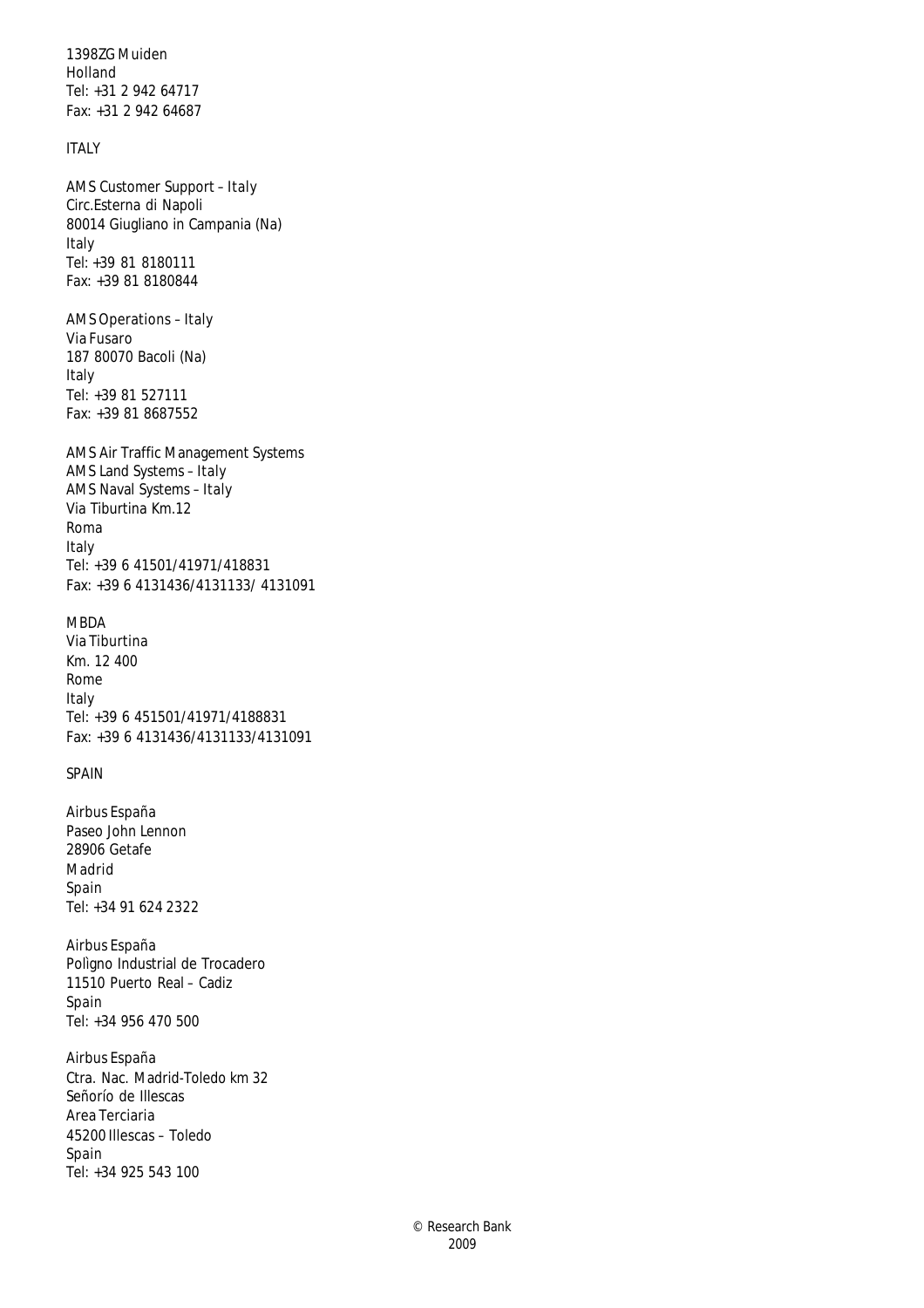Astrium CRISA (Computadoras Redes e Ingeniería SA) Parque Tecnológico de Madrid C/Torres Quevedo 9 Tres Cantos E-28760 Madrid Spain Tel: +34 91 806 8600 Fax: +34 91 806 0235

BAE SYSTEMS Flight Training Jerez Aeropuerto de Jerez Antigua Base Militar de Lar Parra Jerez de La Fronterea Cadiz Spain Tel +34 956 317806 Fax +34 956 182433

#### SWEDEN

Gripen International PO Box 70365 10724 Stockholm Sweden Tel: +46 1 318 4000 Fax: +46 8 463 0210

Gripen International SE-581 88 Linköping Sweden Tel: +46 13 18 4000 Fax: +46 13 18 0055

SAAB AB (BAE SYSTEMS 35%) SE-581 88 Linkoping Sweden Tel: +46 1318 0000 Fax: +46 1318 0011

# AUSTRALIA

BAE SYSTEMS Australia BAE SYSTEMS Australia – Head Office BAE SYSTEMS Australia - Customer Solutions & Support BAE SYSTEMS Australia – Defence Systems DSTO Contractor's Area East Avenue EDINBURGH PARKS SA 5112 Australia Tel +61 8 8480 8888 Fax: +61 8 8480 8800

BAE SYSTEMS Australia – Canberra Office 78 Northbourne Avenue Braddon ACT 2601 Australia Tel: +61 2 6229 1600 Fax +61 2 6230 4345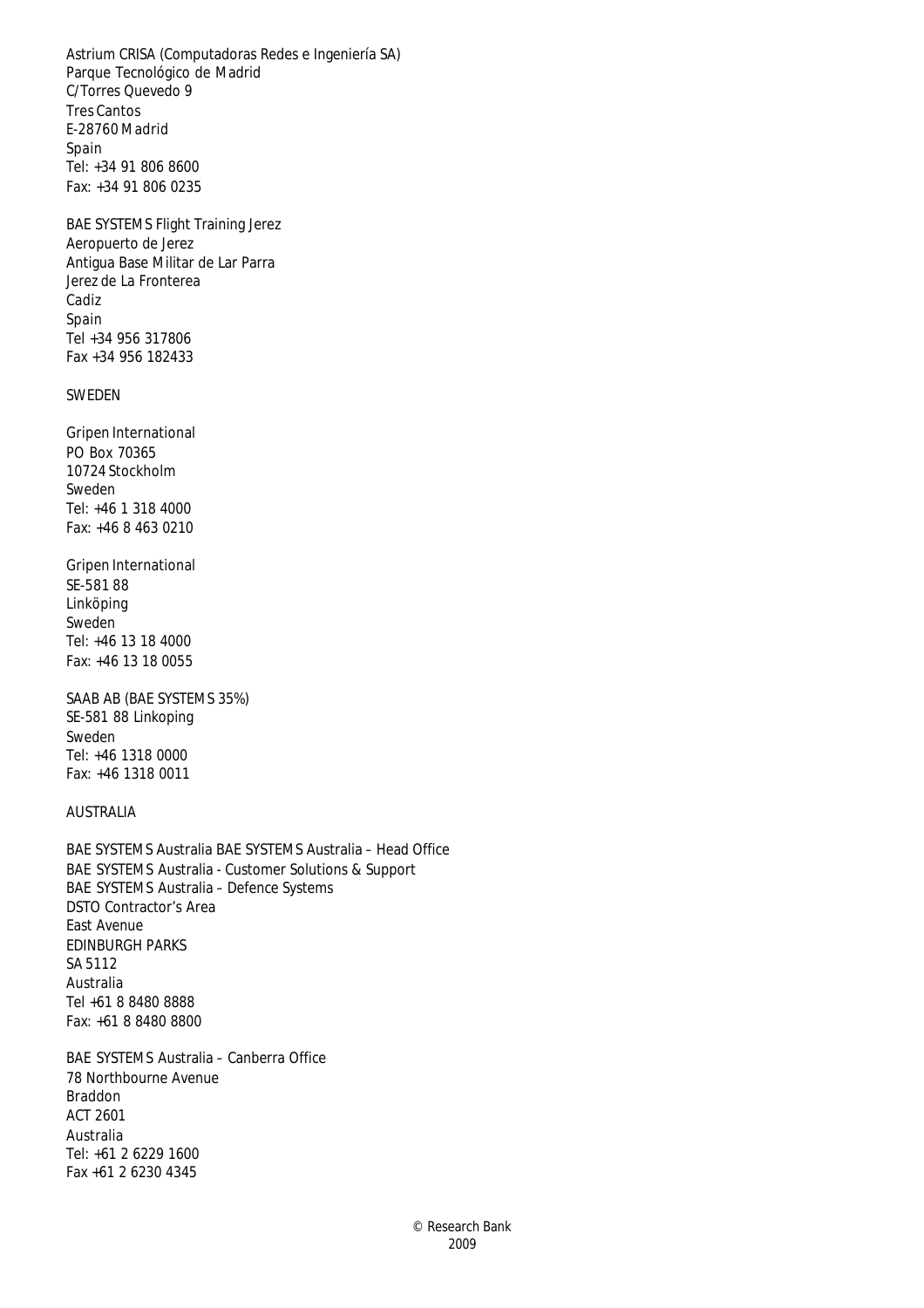BAE SYSTEMS Australia – Melbourne Office 677 Victoria Street Abbotsford VIC 3067 Australia Tel +61 3 9208 0555 Fax +61 3 9208 0508 BAE SYSTEMS Australia – Sydney Office 40 – 52 Talavera Road North Ryde NSW 2113 Australia Tel +61 2 9855 8000 Fax +61 2 9855 8884 BAE SYSTEMS Australia – Flight Training Adelaide PO Box 532 Salisbury SA 5108 Australia Tel +61 8 8209 4300 Fax +61 8 8209 4367 BAE SYSTEMS Australia – Flight Training Tamworth PO Box 7073 NEMSC Tamworth NSW 2348 Australia Tel +61 2 6760 7677 Fax +61 2 6760 7600 BAE SYSTEMS Australia – Product Support Group 2 – 6 Ardtornish Street Holden Hill SA 5088 Australia Tel +61 8 8266 8237 Fax +61 8 8266 0667 BAE SYSTEMS Australia – HUNTER Aerospace Level 1 14 Watt Street Newcastle NSW 2300 Australia Tel +61 2 4928 8900 Fax +61 2 4925 3314 BAE SYSTEMS Australia – Hawk Lead-in Fighter Williamtown Drive Williamtown NSW 2318 Australia Tel: +61 2 4928 9200 Fax: +61 2 4928 9222 BAE SYSTEMS Australia – Regional Aircraft Support Asset Management and Sales

Unit 2 Level 2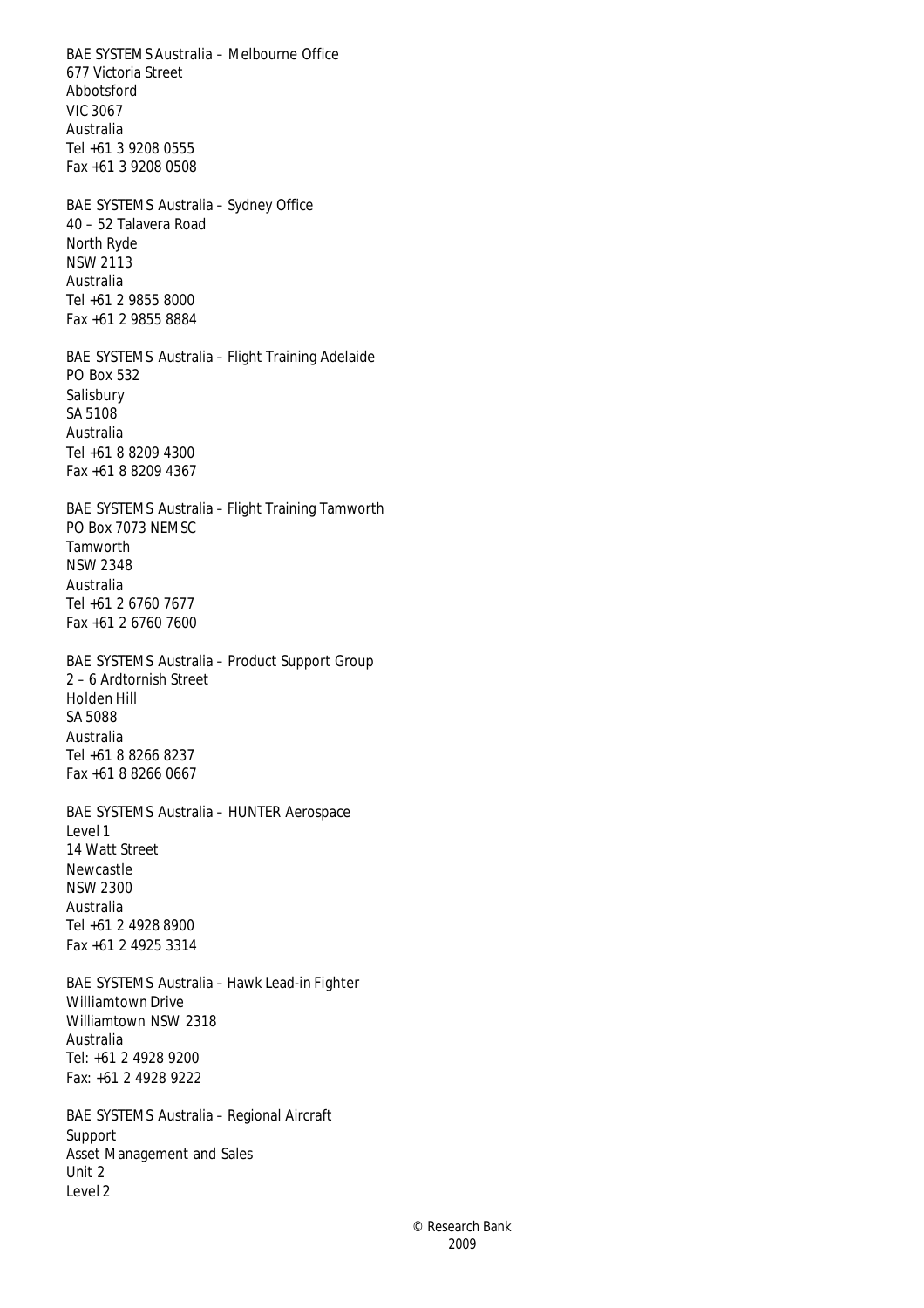13 Lord Street Botany New South Wales 1455 Australia Tel: +61 2 9666 8200 Fax: +61 2 9666 8065

BAE SYSTEMS Australia – Regional Aircraft Support Asset Management and Sales Unit 2 Level 2 13 Lord Street Botany New South Wales 1455 Australia Tel: +61 2 9666 8200 Fax: +61 2 9666 8065

STN ATLAS Elektronik Pty Ltd Unit 6 Herbert Street St Leonards NSW 2065 Australia Tel: +61 (2) 9437 3499 Fax: +61 (2) 9436 3751

SONARTECH ATLAS Pty Ltd (60% STN ATLAS Elektronik GmbH) Unit 6 39 Herbert Street St Leonards NSW 2065 Australia www.sonartech.com.au

ATLAS Hydrographic Holdings Pty Ltd (100% STN ATLAS Elektronik Pty Ltd) 2 Elphinstone Close Postsmith QLD 4870 Australia www.atlashydro.com

# CHINA

Airbus China Ltd Tianzhu Airport Industrial Zone Tianwei Erjie Shunyl Country Beijing 101312 Peoples' Republic of China Tel: +86 10 6456 7720

# HONG KONG

Euromandarin Limited 7th Floor Harcourt House 39 Gloucester Road Wanchai Hong Kong Tel: +85 2 2143 6878 Fax: +85 2 2143 6642

#### INDIA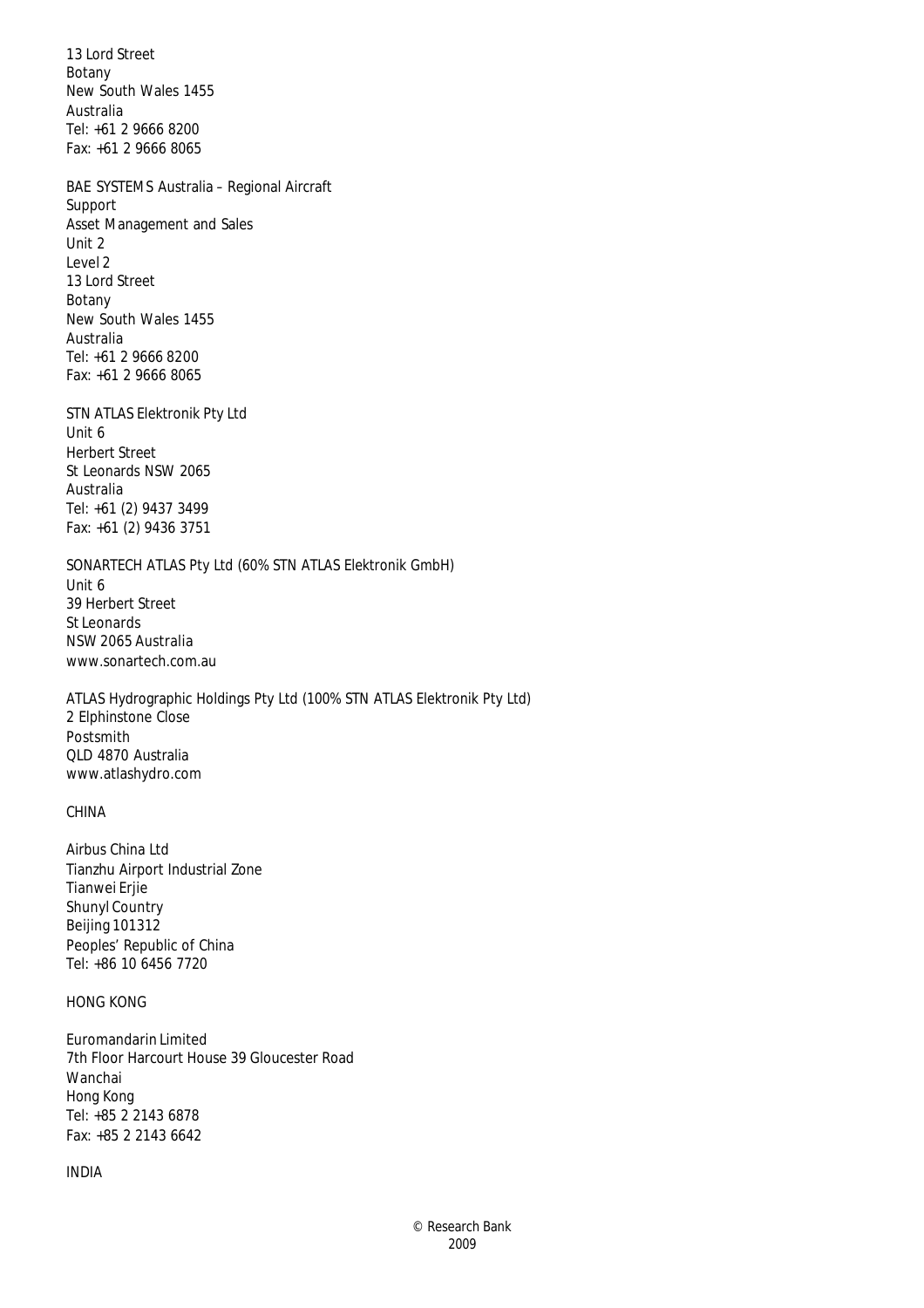BAeHAL Software Limited (BAE SYSTEMS 40%) Airport Lane Hall Estate Bangalore 560 017 Karnataka India Tel: +91 80 527 5867 Fax: +91 80 527 0915

#### JAPAN

Airbus Japan K.K. 1-2-1 Marunouchi Chiyoda-ku Tokyo 100-0005 Tokyo Marine New Building 5th Floor Japan Tel: +81 3 5220 0241/51

# MIDDLE EAST

BAE SYSTEMS Customer Solutions & Support International Programmes 11th Floor Salam Tower Al Corniche Street PO 5465 Doha Qatar Tel +966 1 419 6600 Fax +966 1 419 2738

Customer Solutions & Support International Programmes Saudi Development and Training PO Box 67775 Riyadh 11517 Kingdom of Saudi Arabia

# CANADA

BAE SYSTEMS Customer Solutions & Support Land & Sea Suite 700 85 Albert Street **Ottawa** Ontario K1P 6A4 Canada Tel: +1 613 231 3535 Fax: +1 613 231 3530

### UNITED STATES

North American Corporate Office 1601 Research Boulevard Rockville Maryland 20850 United States Tel: +1 301 838 6000 Fax: +1 301 838 6925

North American Corporate Office 1601 Research Boulevard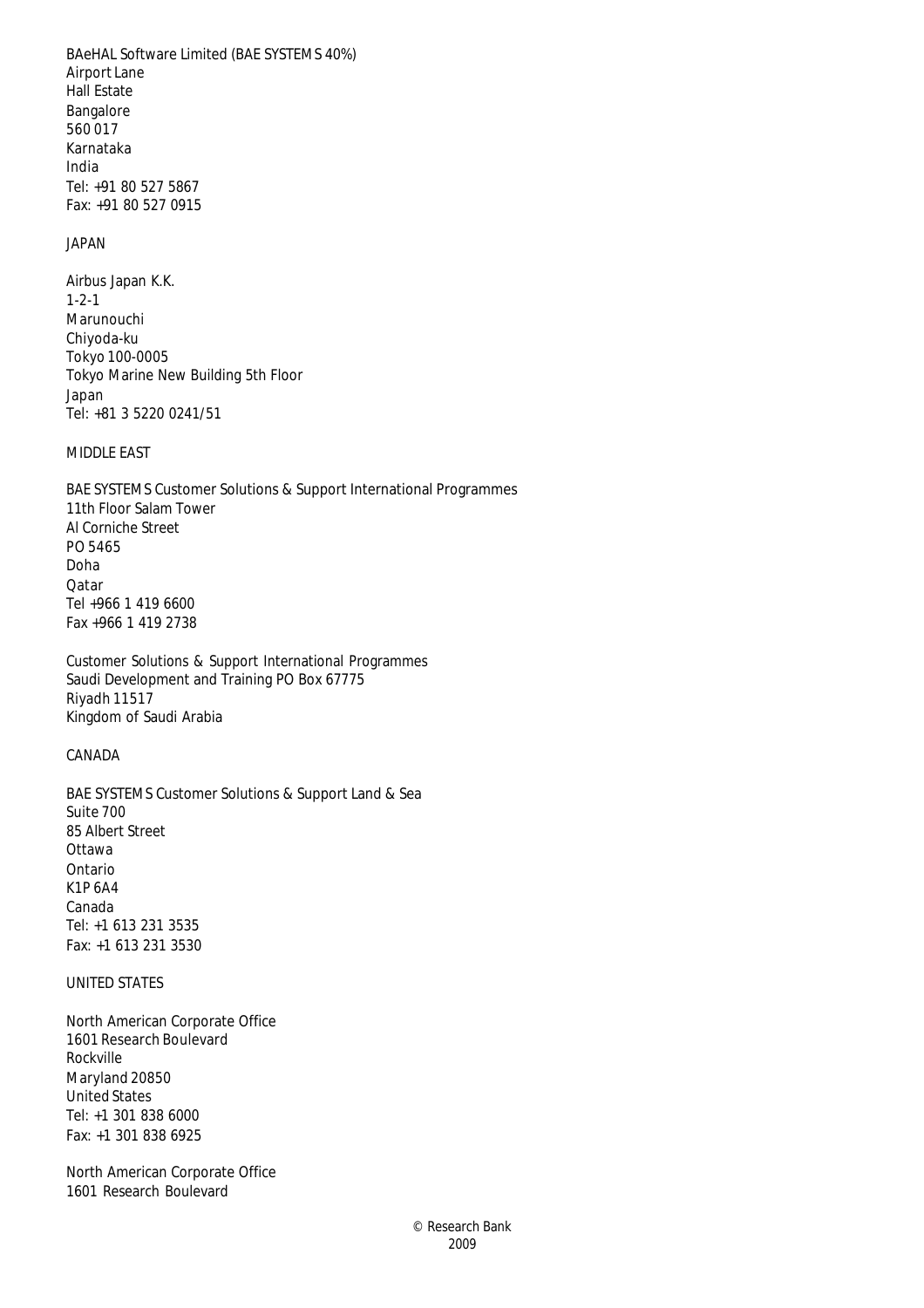Rockville Maryland 20850 United States Tel: +1 301 838 6000 Fax: +1 301 838 6925

BAE SYSTEMS Washington Office 1215 Jefferson Davis Highway Suite 1500 Arlington Virginia 22202 United States Tel: +1 703 416 7800 Fax: +1 703 415 1459

BAE SYSTEMS Information Systems Sector 10920 Technology Place San Diego California 92127-1874 United States Tel: +1 858 675 2600 Fax: +858 675 1966

BAE SYSTEMS Enterprise Systems 8201 Greensboro Drive Suite 1200 McLean Virginia 22102 United States Tel: +1 703 847 5820

Exostar Exostar LLC 13530 Dulles Technology Drive Herndon VA 20171 United States Tel: +1 703 561 0500 Fax: +1 703 793 1763 www.exostar.com

BAE SYSTEMS Integrated Systems 11487 Sunset Hills Road Reston VA 20190 Tel: +1 703 668-4000

BAE SYSTEMS Mission Solutions 10920 Technology Place San Diego California 92127-1874 United States Tel: +1 858 675 2600 Fax: +858 675 1966

BAE SYSTEMS Information and Electronic Systems Integration Sector 65 Spit Brook Road Nashua New Hampshire 03061-0868 United States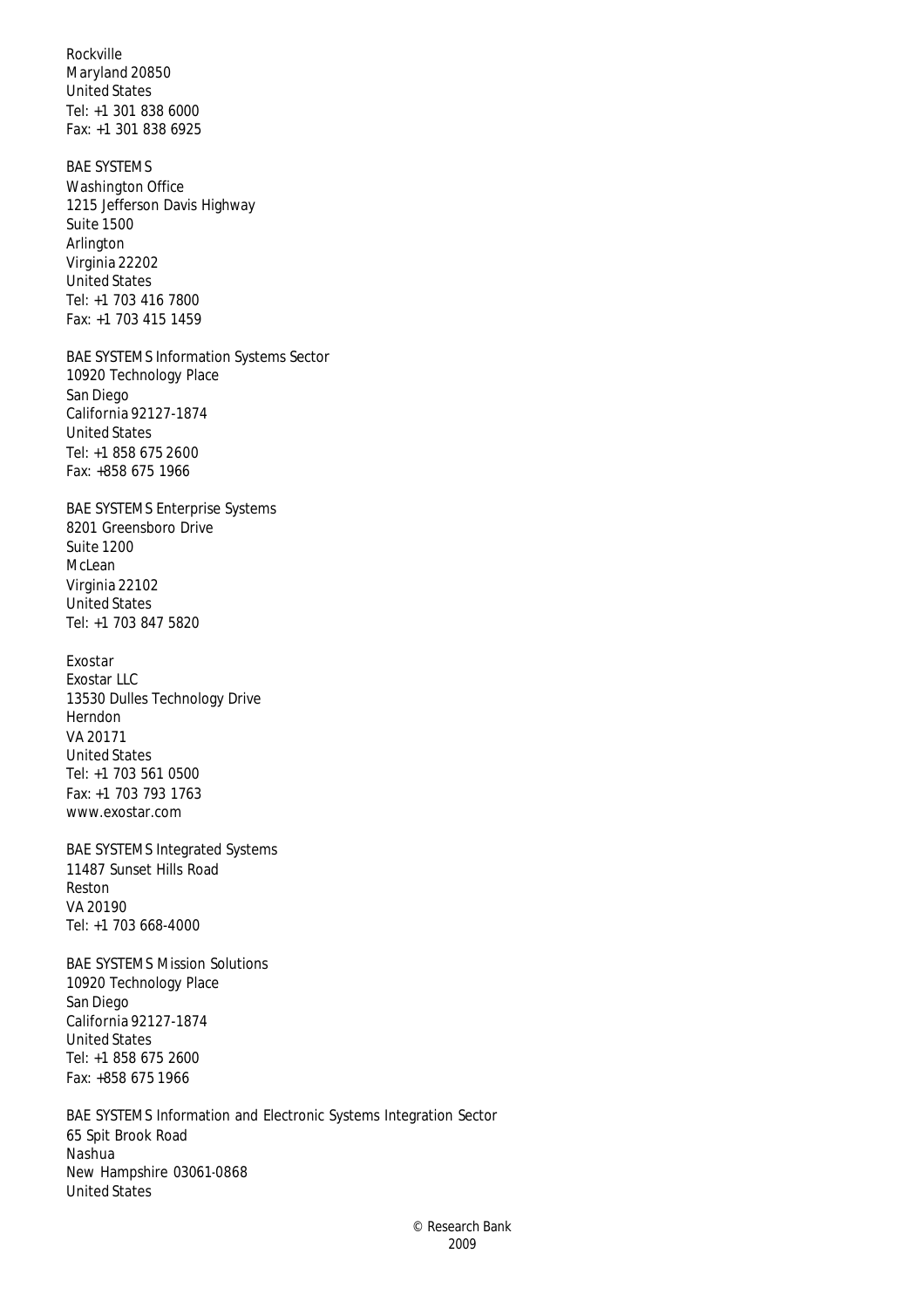Tel: +1 603 885 4321

BAE SYSTEMS Communication Navigation Identification and Reconnaissance 164 Totowa Road Wayne New Jersey 07474-0975 United States Tel: +1 973 633 6000

BAE SYSTEMS Information & Electronic Warfare Systems 65 Spit Brook Road NHQ1-734B Nashua New Hampshire 03061-0868 United States Tel: +1 603 885 0268

BAE SYSTEMS Integrated Defense Solutions 6500 Tracor Lane M-D 28-6 Austin Texas 78725-2070 United States Tel: +1 512 929 4371

BAE SYSTEMS Platform Solutions Sector 600 Main Street Johnson City New York 13790 United States Tel: +1 607 770 2000 Fax: +1 607 770 3524

BAE SYSTEMS Aerospace Controls 600 Main Street Johnson City New York 13790 United States Tel: +1 607 770 2000 Fax: +1 607 770 3524

BAE SYSTEMS Inertial Products 600 Main Street Johnson City New York 13790 United States Tel: +1 607 770 2000 Fax: +1 607 770 3524

BAE SYSTEMS Integrated Solutions 5140 West Goldleaf Circle Los Angeles California 90056 United States Tel: +1 310 915 6800

BAE SYSTEMS Power Systems 600 Main Street Johnson City New York 13790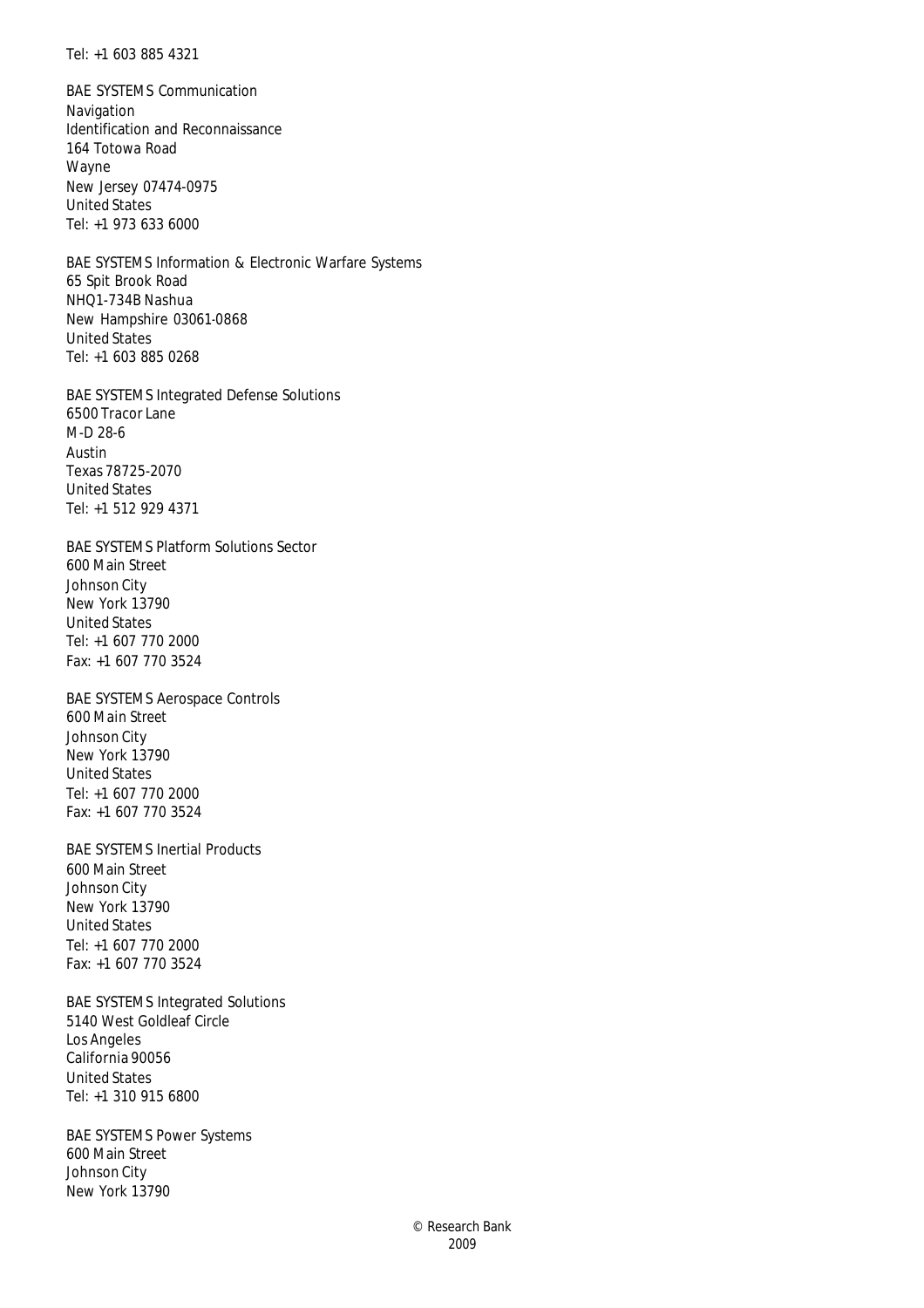United States Tel: +1 607 770 2901

Regional Aircraft Asset Management Trading Services and Support 13850 McLearen Road Herndon Virginia 22071 United States Tel: +1 703 736 1080 Fax: +1 703 736 4209

BAE SYSTEMS Technology Solutions Sector 1601 Research Boulevard Rockville Maryland 20850-3173 United States Tel: +1 301 838 6000 Fax: +1 301 838 4643

BAE SYSTEMS Advanced Technology Solutions 1601 Research Boulevard Rockville Maryland 20850 United States Tel: +1 301 838 6800

BAE SYSTEMS Analytical Solutions 1525 Perimeter Parkway Huntsville Alabama 35806 United States Tel: +1 256 890 8103

BAE SYSTEMS Electronic Systems 23481 Cottonwood Parkway California Maryland 20619 United States Tel: +1 301 863 0888

BAE SYSTEMS Ordnance Systems 4509 West Stone Drive Kingsport Tennessee 37660 United States Tel: +1 423 578 6068

BAE SYSTEMS Surface Warfare 80 M Street S.E. Suite 3059 Washington DC 20003 United States Tel: +1 202 203 6000

BAE SYSTEMS Technical Services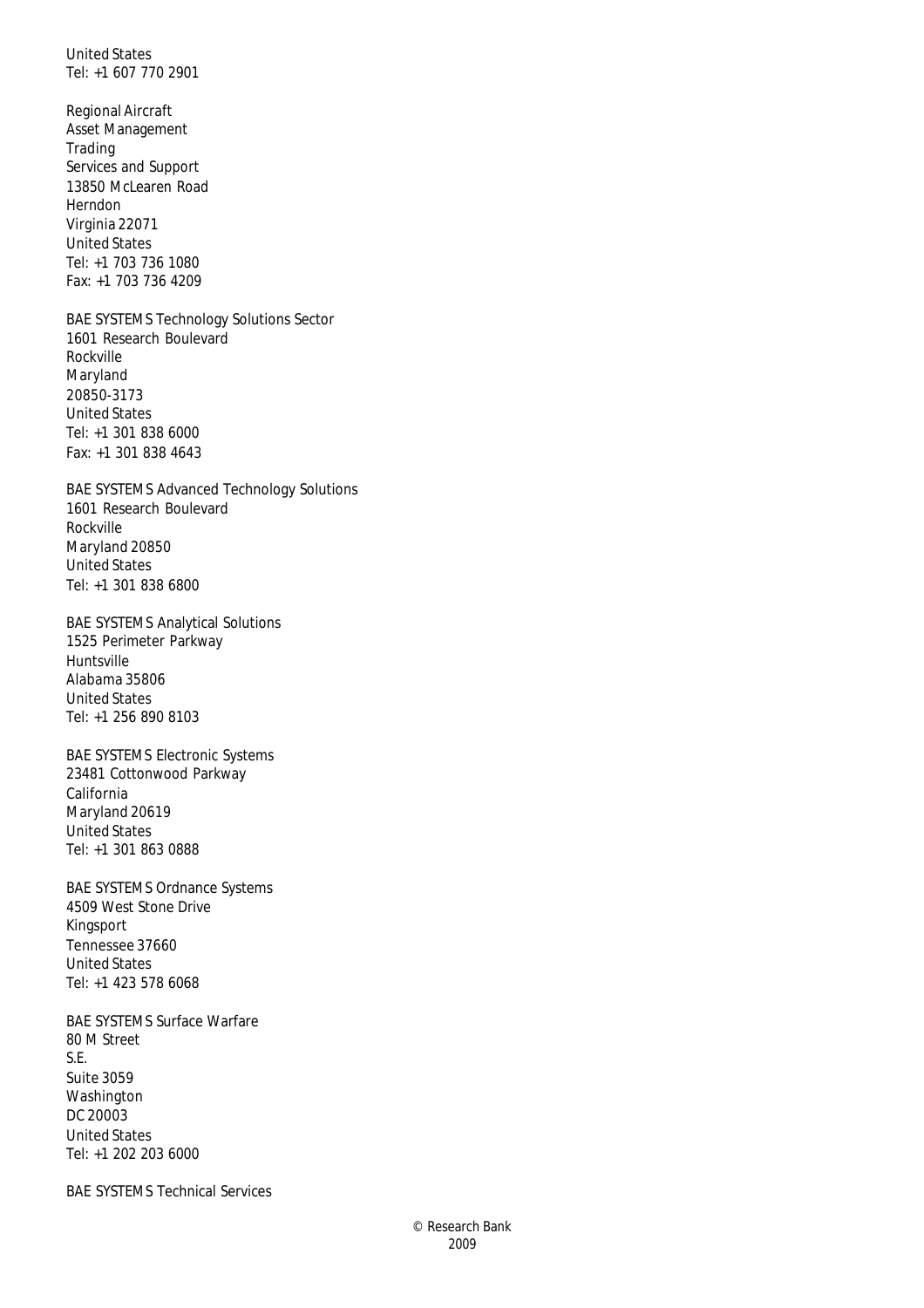557 Mary Esther Cut-off Fort Walton Beach Florida 32548 United States Tel: +1 850 244 7700

# BAE SYSTEMS Undersea Warfare

13900 Connecticut Avenue Silver Spring MD 20906 United States Tel: +1 301 231 3400

# MBDA

1611 North Kent Street Suite 802 Arlington Virginia 22209 United States Tel: +1 703 351 1230 Fax: +1 703 351 1254

# SINGAPORE

Singapore British Engineering Pte Limited 435 Orchard Road #19-02 Wisma Atria Singapore 0923 Tel: +65 735 8328 Fax: +65 735 8233

# SOUTH AFRICA

BAE SYSTEMS (GRIPEN OVERSEAS) LIMITED Suite 202 Optiplan House 232 Bronkhorst Street Nieuw Muckleneuk Pretoria 0181 Gauteng Republic of South Africa Tel: +27 12 45 20 100 Fax: +27 12 46 00 553 / 807 / 772

BAE SYSTEMS-Saab SA National Industrial Participation 1st Floor Turnberry Building Fourways Golf Park Roos Street Fourways Sandton Gauteng South Africa Tel: +27 11 700 38 70/7 Fax: +27 11 700 38 78

IFS Defence Cnr. Embankment Road & Hendrik Verwoerd Drive South Centurion 0046